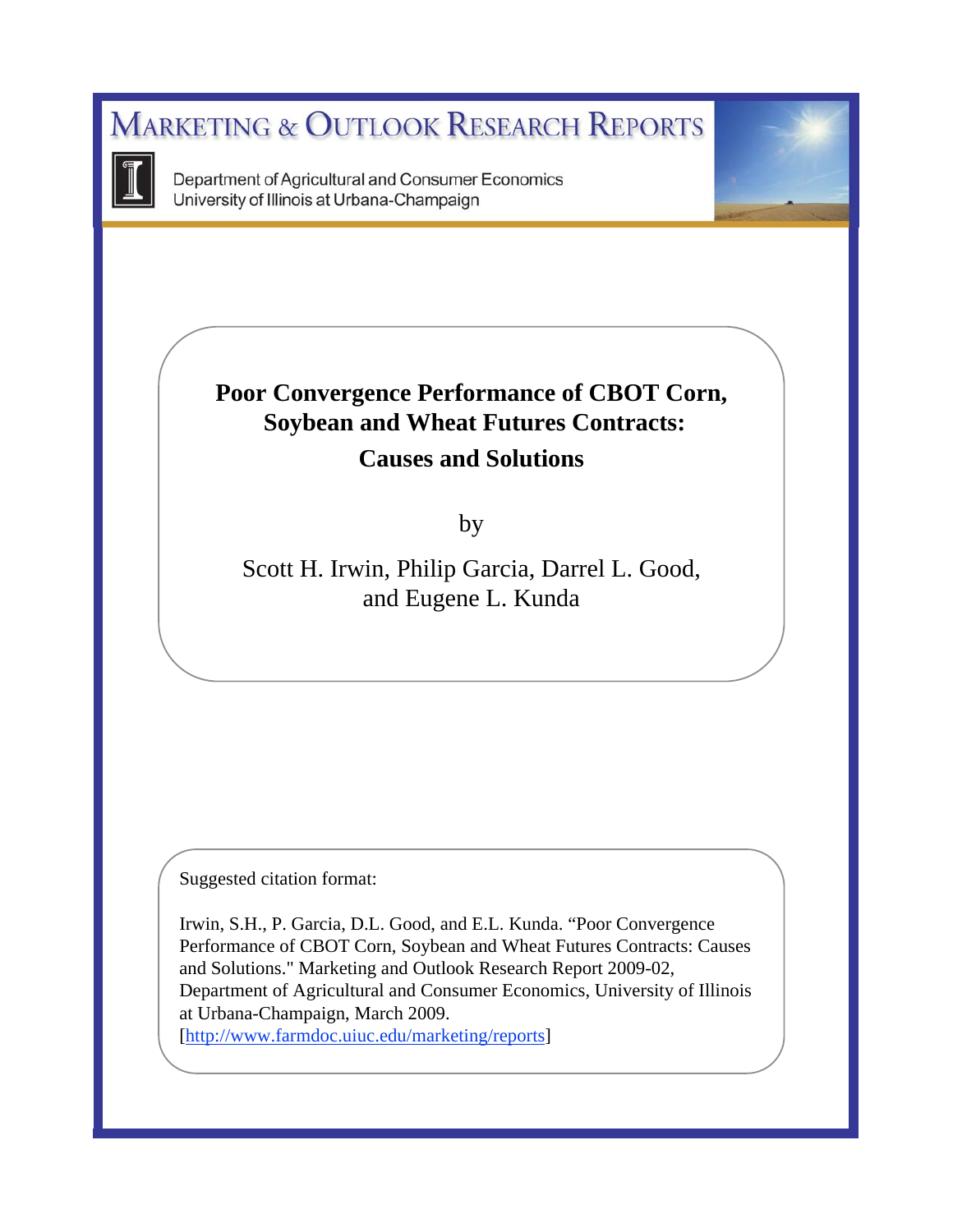## **Poor Convergence Performance of CBOT Corn, Soybean and Wheat Futures Contracts: Causes and Solutions**

by

Scott H. Irwin, Philip Garcia, Darrel L. Good, and Eugene L. Kunda<sup>1</sup>

March 2009

Marketing and Outlook Research Report 2009-02

1

 $1$  Scott H. Irwin is the Laurence J. Norton Chair of Agricultural Marketing, Philip Garcia is the T.A. Hieronymus Distinguished Chair in Futures Markets, Darrel L. Good is a Professor, and Eugene L. Kunda is Visiting Director of the Office of Futures and Options Research in the Department of Agricultural and Consumer Economics at the University of Illinois at Urbana-Champaign. The authors thank Nicole Aulerich, Tracy Brandenberger, John Hill, Fabio Mattos, Robert Merrin, and Fred Seamon for their assistance in collecting data for this study. Corresponding author: Scott Irwin, Department of Agricultural and Resource Economics, 344 Mumford Hall, 1301 W. Gregory Dr., University of Illinois at Urbana-Champaign, Urbana, IL 61801, voice: 217-333-6087, fax: 217-333-5538, email: sirwin@uiuc.edu.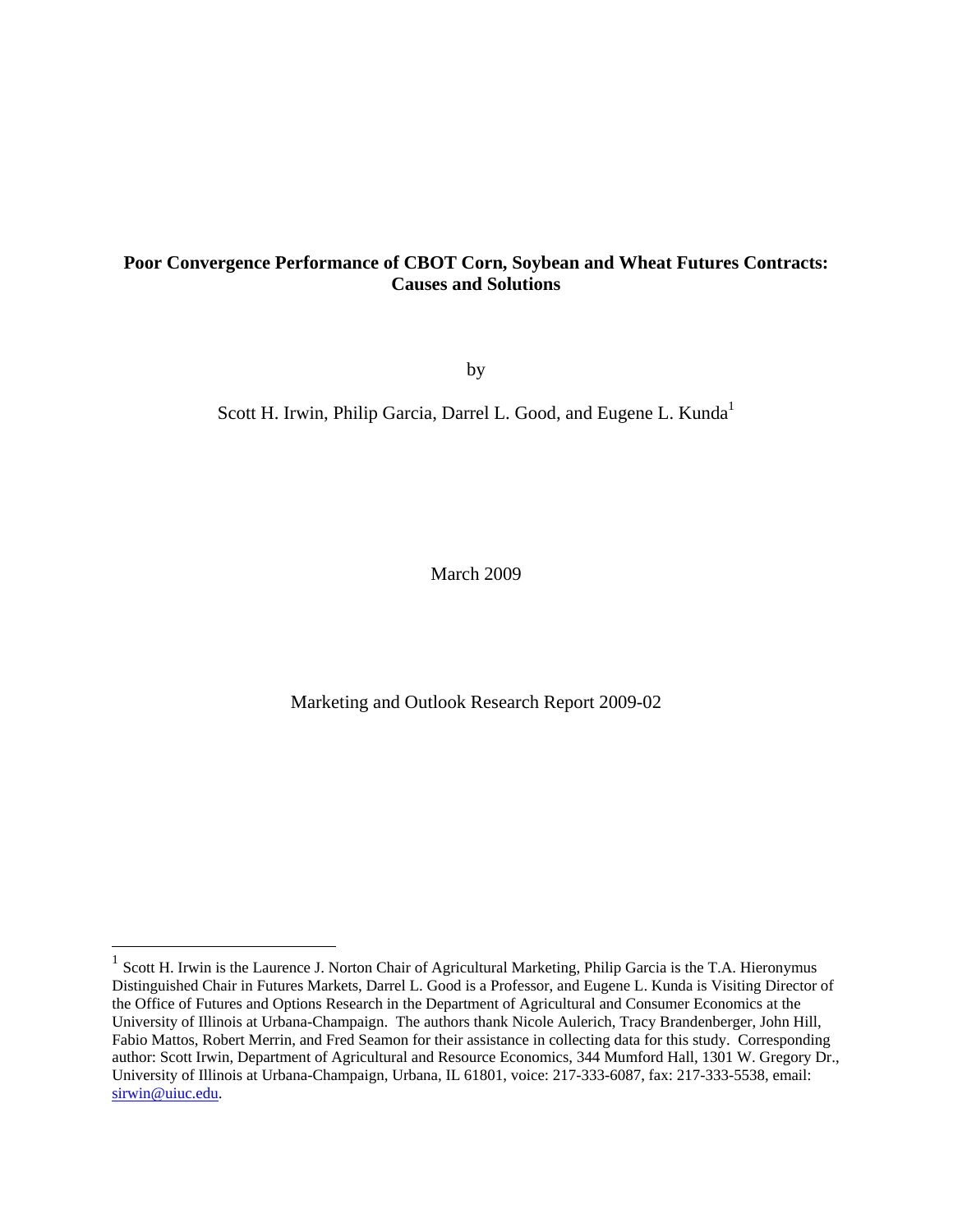## **Poor Convergence Performance of CBOT Corn, Soybean and Wheat Futures Contracts: Causes and Solutions**

## **Introduction**

The lack of consistently acceptable convergence performance for Chicago Board of Trade (CBOT) corn, soybean, and wheat contracts since late 2005 has been widely discussed  $(e.g., Henriques, 2008).$ <sup>1</sup> Convergence performance is summarized in Figure 1, depicting delivery location basis levels on the first delivery date of each contract for the three commodities over January or March 2000 through March 2009. Extended periods of lack of convergence since late 2005 are obvious, although variable over time and by commodity. Performance has been consistently weakest in wheat, with futures prices at times exceeding delivery location cash prices by \$1.00/bu., a level of disconnect between cash and futures not previously experienced in grain markets.

The economic damage associated with recent non-convergence problems is two-fold. First, the consistently large wedge between futures and cash prices during delivery is indicative of contracts that are out of balance, with a bias towards one side of the market. Hieronymus (1977, p. 340) warns, "When a contract is out of balance the disadvantaged side ceases trading and the contract disappears." Second, uncertainty in basis behavior has increased sharply as markets have bounced unpredictably between converging and not converging. This has led to marked declines in hedging effectiveness (Irwin et al., 2008). In a series of classic articles, Working (1953, 1954, 1960, and 1962) argued persuasively that commodity futures markets depend primarily on hedging for their existence. Consequently, the long-run viability of a futures market may be threatened if it does not provide an efficient hedging mechanism for producers, merchants, and processors. The history of other futures markets, such as Maine potatoes, with similar declines in hedging effectiveness is sobering (Paul, Kahl, and Tomek, 1981)

The purpose of this report is to evaluate causes of recent convergence problems in CBOT corn, soybean, and wheat futures contracts and potential solutions to address the problems. Our basic conclusion is that storage rate changes for corn and soybeans appear to have been sufficient to address problems is these two markets, but that a major change in the delivery terms of the wheat contract is needed in order to address the ongoing performance problems.

#### **Spreads and Non-Convergence**

 $\overline{a}$ 

There is not complete agreement as to the causes of poor convergence performance shown in Figure 1 or the relative contribution of potential causes.<sup>2</sup> In general, however, there appear to be two major factors contributing to the lack of convergence: 1) the tendency for

<sup>&</sup>lt;sup>1</sup> While the CBOT is now part of the CME Group, Inc., the CBOT remains the self-regulatory organization that is approved by the Commodity Futures Trading Commission (CFTC) to list the corn, soybean, and wheat futures contracts for trading.

 $2^2$  See Appendix A of this report for an overview of the delivery process.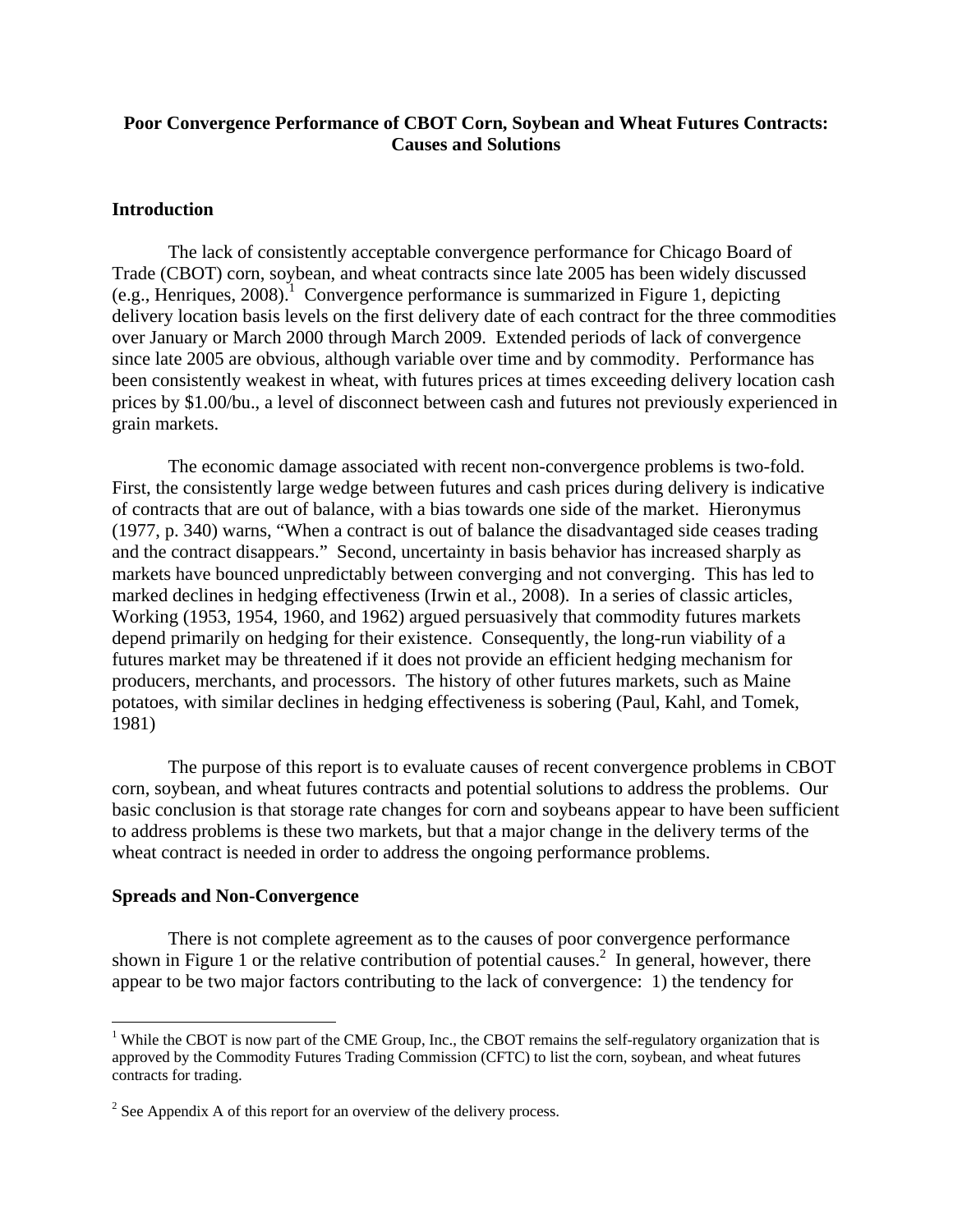spreads in the futures market to reflect a relatively high percent of full carry and 2) structural issues related to the delivery process.<sup>3</sup> Large carry markets are thought to have contributed to poor convergence performance in all three markets, while structural issues appear to be largely confined to wheat.

Large carry markets contribute to lack of convergence by "uncoupling" cash and futures markets when futures prices are above cash prices. The delivery instrument for corn and soybeans is a shipping certificate, while the delivery instrument for wheat was a warehouse receipt until recently when it was changed to a shipping certificate (starting with the July 2008 contract). Those longs who receive certificates or receipts from shorts in the delivery process are not required to cancel those instruments for shipment. The instruments can be held indefinitely with the holder paying "storage" costs at the official rates specified by the CBOT in contract rules. The taker in delivery (the long) may choose to hold the delivery instrument rather than load out if the spread between the price of the expiring and next-to-expire futures contracts exceeds the cost of owning the delivery instrument. Therefore, as the magnitude of the nearby spread exceeds the full cost of carry for market participants with access to low-cost capital, those participants can (and do) stand for delivery but do not cancel delivery certificates or receipts for load out.

The lack of load out, then, means that deliveries do not result in cash commodity purchases by the taker that would contribute towards higher cash prices and better convergence. Alternatively, a smaller carry in the market and the absence of an "abnormal" return to certificate ownership would motivate participants with long positions to liquidate prior to delivery, putting downward pressure on nearby futures and contributing to better convergence.

Figure 2 shows the spread between prices for the expiring and next-to-expire contracts, expressed as a percent of full carry, on the first delivery date of each expiring corn, soybean, and wheat futures contract over January or March 2000 through March 2009. The percent of full carry is computed as:

$$
C_t = \left[\frac{F2_t - F1_t}{S_t + I_t}\right] \times 100,
$$

where  $F1_t$  is the settlement price of the  $t^{th}$  expiring futures contract on the first delivery date for this contract,  $F2$ , is the settlement price of next-to-expire futures contract on the first delivery date of the  $t^{\text{th}}$  expiring futures contract,  $S_t$  is the CME contract storage rate per day times the number of days  $(n)$  between the first delivery date for the expiring and next-to-expire futures contracts, and *I* is interest opportunity cost, computed as the settlement price of the expiring futures contract on the first day of delivery  $(F1_t)$  times the appropriately adjusted 3-month LIBOR interest rate  $\left[I_t = F1_t \times (r_t/365) \times n_t\right]$ . Note that the scale for percent of full carry in

1

<sup>&</sup>lt;sup>3</sup> Previous analyses of convergence performance in commodity futures markets mainly focused on structural factors (e.g., Paul, Kahl, and Tomek, 1981; Peck and Williams, 1991; Pirrong, Haddock and Kormendi, 1993).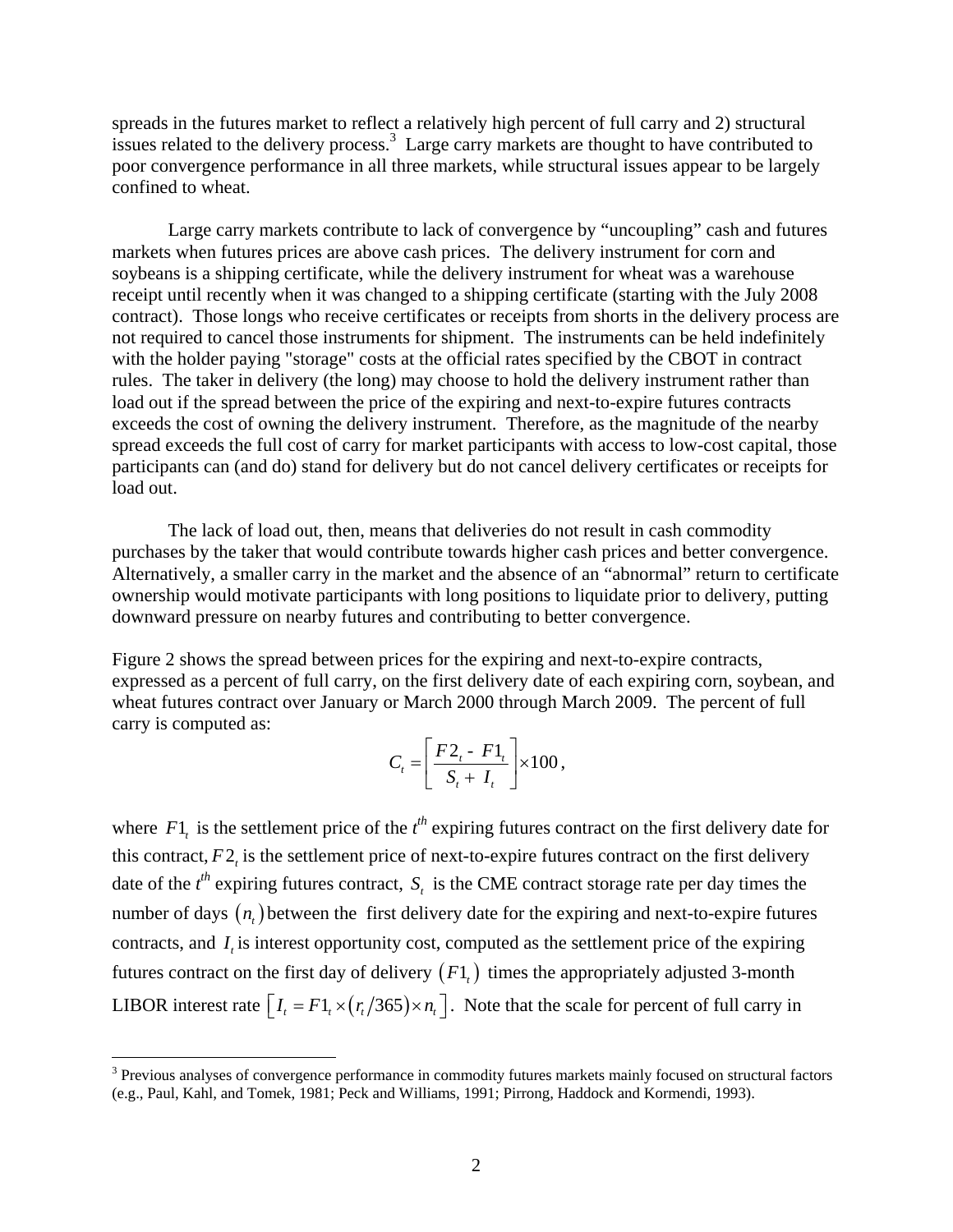Figure 2 is cut off at zero since large negative carry values (market inversions or "backwardations") distort comparisons.

The charts in Figure 2 reveal a similar pattern across the three commodities. There was a relatively brief period in 2000 and 2001 when spreads exceed 80% of fully carry and then spreads generally were capped near 80% of full carry through early 2005; but beginning in the last half of 2005 spreads routinely approached or exceeded 100% of full carry. As noted above, the relatively large carry created incentives takers of delivery (longs) to hold delivery instruments rather than canceling via load out. This general pattern is illustrated in Figure 3 for deliveries and Figure 4 for certificates or registered warehouse receipts. Note especially the decline in registered certificates for soybeans in late 2008 and corn in March 2009 that followed a drop in the carry below 80% in these two markets.

Figure 5 illustrates the relationship between the magnitude of the carry and the basis at delivery locations on the first delivery date of each expiring corn, soybean, and wheat futures contracts over January or March 2000 through March 2009.<sup>4</sup> The charts are constructed so that the zero line for basis on the left *y*-axis scale corresponds to 80% of full carry on the right *y*-axis scale. In addition, the scale for cost of carry (right *y*-axis) is cut off at -220%, since very large negative carry values in soybeans would again distort comparisons. Inspection of the charts shows a consistent pattern of poor convergence whenever the carry exceeds 80% and better performance when the carry is below 80%. Note that this pattern is evident not only during recent years but also in 2000-2001, when corn and wheat experienced another period of nonconvergence, albeit at much smaller basis levels. Two other observations are particularly relevant regarding the most recent behavior of delivery location basis and carry. First, the recovery of corn basis levels in March 2009, soybean basis in January and March 2009, and wheat basis in September 2007, December 2007, and March 2008 tracks the decline in carry below 80%.<sup>5</sup> Second, the large carry in wheat since May 2008 continues to inhibit convergence.

The relationship between the percent of full cost of carry and delivery location basis levels is analyzed further in Table 1. Average basis levels above and below 80% of full carry are computed for the same sample period, January or March 2000 through March 2009, as shown in Figures 1-5. When interpreting the average basis levels it is important to keep in mind that delivery on grain futures contracts is not costless and is complicated by the existence of grade, location, and timing delivery "options" that have a demonstrated value to sellers of contracts (Hranaiova and Tomek, 2002). This implies that a zero basis is not necessarily expected during the delivery period of a contract. A more realistic approach is to think of a zone of convergence between cash and futures prices during delivery periods, with the bounds of convergence determined by the cost of participating in the delivery process. Direct costs of delivery are

<sup>&</sup>lt;sup>4</sup> Cash prices for corn and soybeans are adjusted for location and grade differentials specified in contract rules. Settlement prices are used for futures. Basis is computed as cash price minus futures price. See Appendix B of this report for further details.

 $<sup>5</sup>$  At first glance, November 2008 in soybeans appears to be a major anomaly in the relationship. In fact, basis on the</sup> first day of delivery for this contract was likely distorted by an extremely large spike in barge rates due to a backup of unsold fertilizer in the supply chain. By the last day of the delivery period for the November 2008 soybean contract, basis narrowed to -13.25 cents per bushel.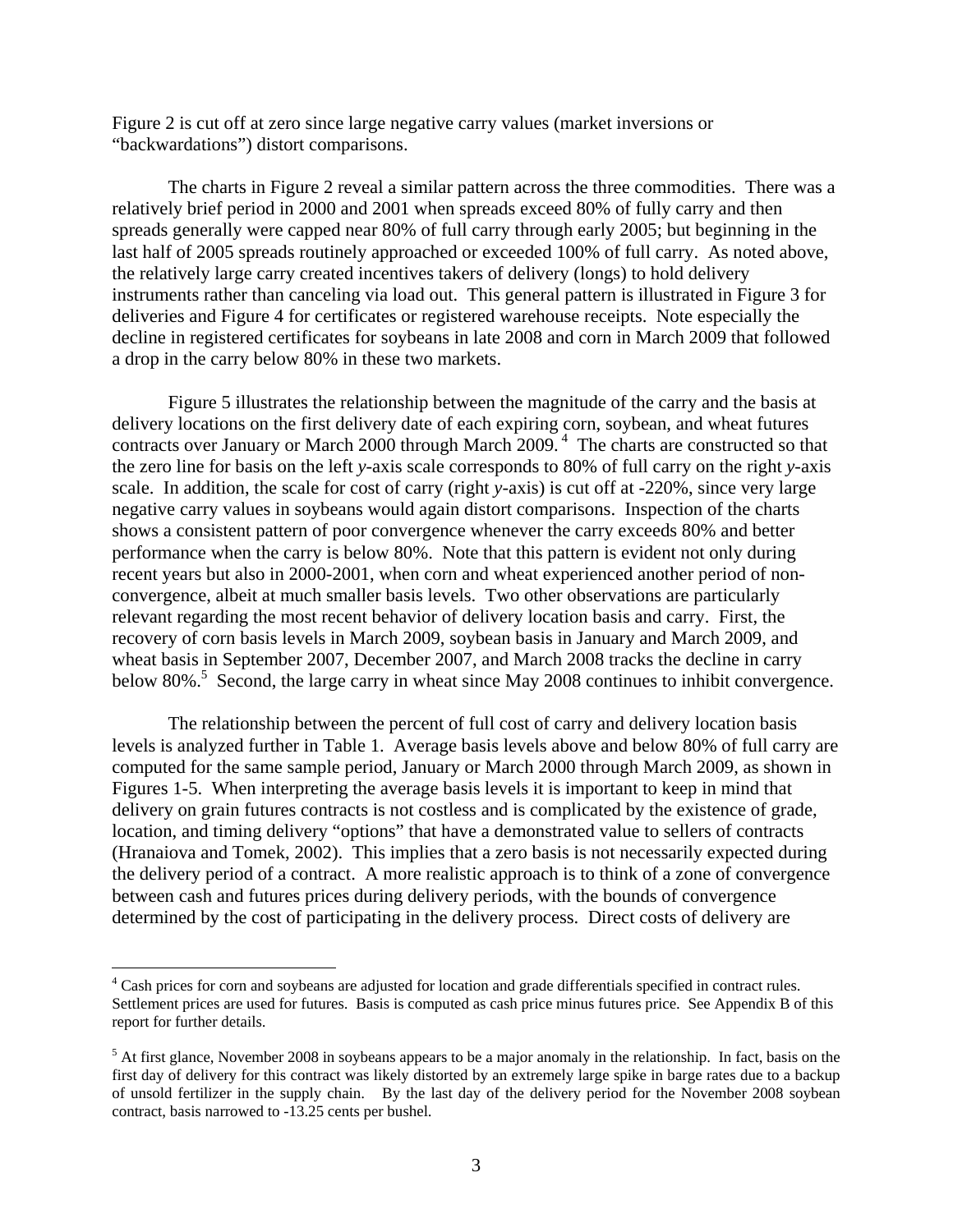estimated to be in the range of 6 to 8 cents per bushel. (i.e., barge load out, storage, and interest opportunity costs).

The averages in Table 1 lead to several important observations. First, the contrast between average basis above and below 80% of full carry is striking and provides strong evidence of the important role that carry plays in the physical delivery process.<sup>6</sup> Second, the level of the average basis when carry is above 80% is well above the direct costs of participating in delivery (6 to 8 cents) in all cases. Third, the difference between the averages is about the same for corn and soybeans and represents a weakening of the basis by about 15 to 20 cents. Fourth, the magnitude of the weakening of the basis is substantially higher in wheat compared to corn and soybeans. Fifth, it is interesting to note that there are several instances where the level of the average basis clearly exceeds the direct costs of participating in delivery even when carry is below 80% (Illinois River North and South of Peoria in soybeans, and St. Louis in wheat).

Figure 6 provides further perspective on the relationship between the percent of full cost of carry and delivery location basis levels. Whereas Figure 5 tracked the movement in the percent of full carry and basis over time, Figure 6 provides a scatter-plot of the relationship between the two variables irrespective of time. The *x*-axis for percent of full carry is cut off at -80% to once again avoid distortions due to large negative carry observations. The charts bring the relationship between carry and basis into even sharper relief. In particular, the thick black line in each of the charts is a simple model of the relationship where the basis is zero below 80% of full carry and then negative above 80% of full carry. While this model provides only a rough fit to the data and can clearly be improved upon, it nonetheless provides a useful frame of reference. The charts in Figure 6 also highlight the large magnitude of basis weakness, particularly in wheat, when the percent of full carry exceeds 80%.

As discussed in the introduction, another dimension of delivery performance is hedging effectiveness, which is directly related to the reliability of basis signals provided by the commodity futures market. The reliability of basis signals can be quantified by measuring the level of basis at some point before the delivery period and regressing this "initial" basis to the change in basis from that point forward through the delivery period. This approach was originally proposed by Working (1953) and has been used in several previous studies of the delivery performance of commodity futures markets (Peck and Williams, 1991; Williams, 2001; Hranaiova and Tomek, 2002**)**.

Perfect predictability of delivery location basis is illustrated in Figure 7. Note that when delivery location basis is perfectly predictable, the relationship between initial basis and the change in basis has a slope of -1 and the intercept is 0. In other words, if basis is -50 cents per bushel two months before expiration, the change in the basis over the subsequent two months should be +50 cents per bushel. Additionally, all points lie directly on the line, which implies the  $R^2$  for the regression is 1 and that hedges over the interval are perfectly effective in eliminating basis risk. This also motivates the use of  $R^2$  as an "index" of delivery location hedging effectiveness.

 $6$  Based on independent sample paired t-tests, the difference in the averages is statistically significant in all cases except St. Louis wheat.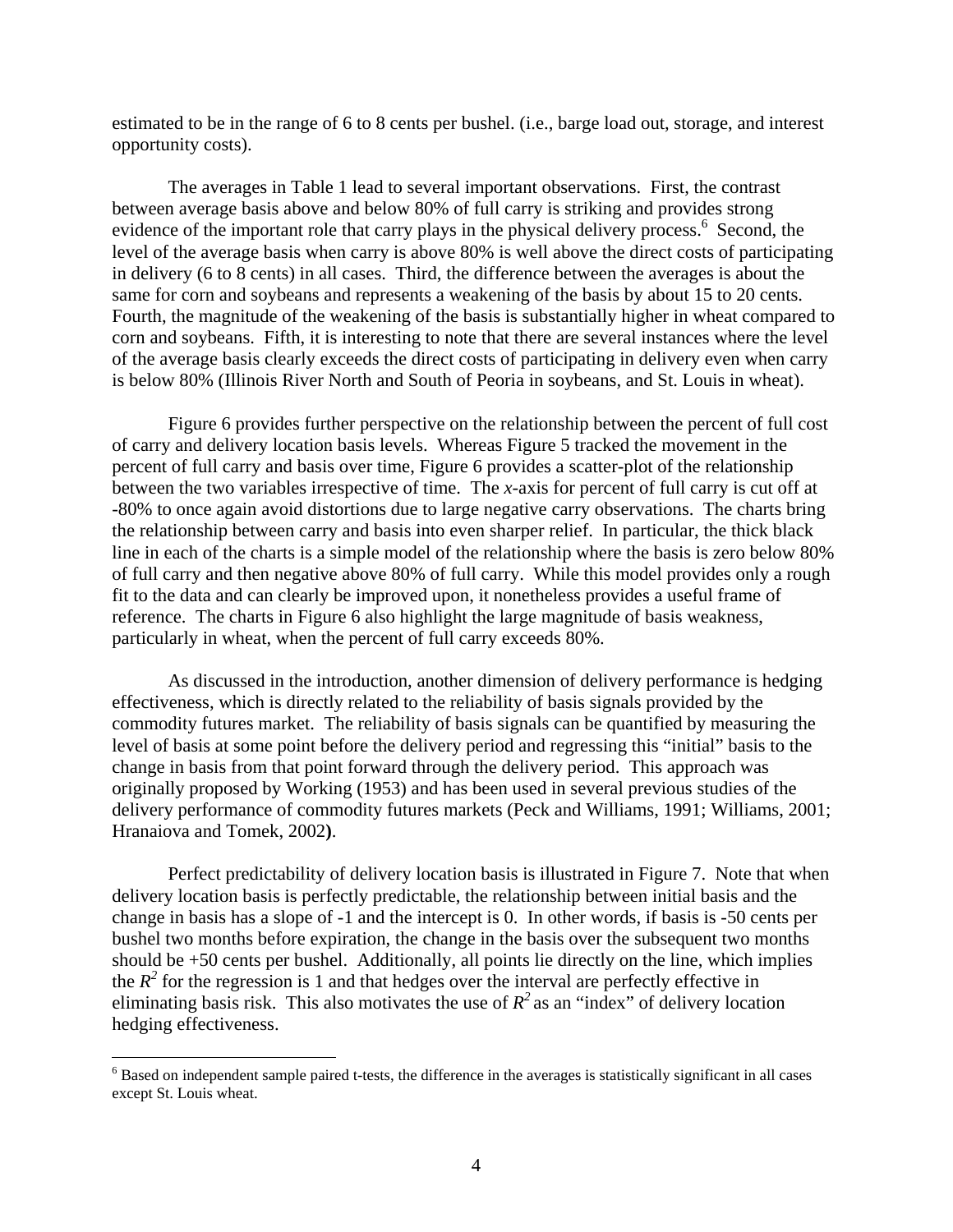Figure 8 shows the predictability of delivery location basis above and below 80% of full carry for corn, soybean, and wheat futures contracts over January or March 2000 through March 2009. The horizontal axis in each chart measures the level of the delivery location basis on the day after the preceding contract expires. The vertical axis measures the change in the delivery location basis from the day after the preceding contract expires to the first day of delivery. Observations for all delivery locations are pooled for each commodity, except St. Louis in soybeans, where deliveries almost never occur. September 2005 contracts are omitted for corn and soybeans due to the effects of hurricane Katrina. November 2008 contracts are also omitted for soybeans due to the distortion discussed in footnote #3. Also, observations for December and November contracts in corn and soybeans start on the first trading day of October, rather that the first day after preceding September contracts expire in order to avoid old/new crop cash price instabilities.

The regressions in Figure 8 indicate a marked decline in basis predictability for corn and soybeans when the percent of full carry exceeds 80%. In corn, the upper right regression line indicates the market performs reasonably well in terms of basis predictability when carry is less than 80%, as hedging effectiveness  $(R^2)$  is a respectable 77%. The lower left regression line shows a precipitous drop in hedging effectiveness to 21% when the carry exceeds 80%. The drop is not as large in soybeans, but it still declines from 66 to 39%. Note that the hedging effectiveness of corn and soybeans when the carry is below 80% compares favorably with measures reported in previous studies of convergence in commodity futures markets.<sup>7</sup>

Results for wheat differ sharply from those for corn and soybeans, in that basis predictability was poor at all times. Hedging effectiveness for wheat was only 27% when carry was less than 80% and declined to the very low figure of 7% when carry was above 80%. This effectively means that hedgers cannot predict delivery location basis behavior with any degree of reliability regardless of the level of carry. It also indicates an underlying structural problem in the wheat contract that predates recent issues associated with large carries.

In sum, the analysis in this section pinpoints an unusually large carry in nearby spreads as the main factor driving poor convergence performance of corn, soybean, and wheat futures contracts in recent years. The large carry led to a historically large wedge between futures and cash prices and substantial declines in hedging effectiveness. This raises the question of what caused the large jump in the carry for these markets starting in the second half of 2005.

#### **Explaining the Large Carry**

<u>.</u>

Factors identified as potentially responsible for the relatively long period of large carry generally fall in three categories: 1) CBOT maximum storage rates below actual commercial storage costs, allowing the spread to more easily move to full carry; 2) presence of large "longonly" index funds who tend to maintain positions in the nearby contract and roll in unison to the next contract, thereby contributing to a permanent increase in the spread; and 3) a significant

<sup>&</sup>lt;sup>7</sup> Working (1953) studied Kansas City Board of Trade (KCBOT) wheat futures over 1922-1952 and reported an  $R^2$ of 0.70. Williams (2001) reports an  $R^2$  of 0.62 in a study of Coffee, Cocoa, and Sugar Exchange (CSCE) coffee futures over 1993-1997. Hranaiova and Tomek (2002) find that  $R^2$  ranges between 0.65 and 0.79 for CBOT corn futures over 1989-1997.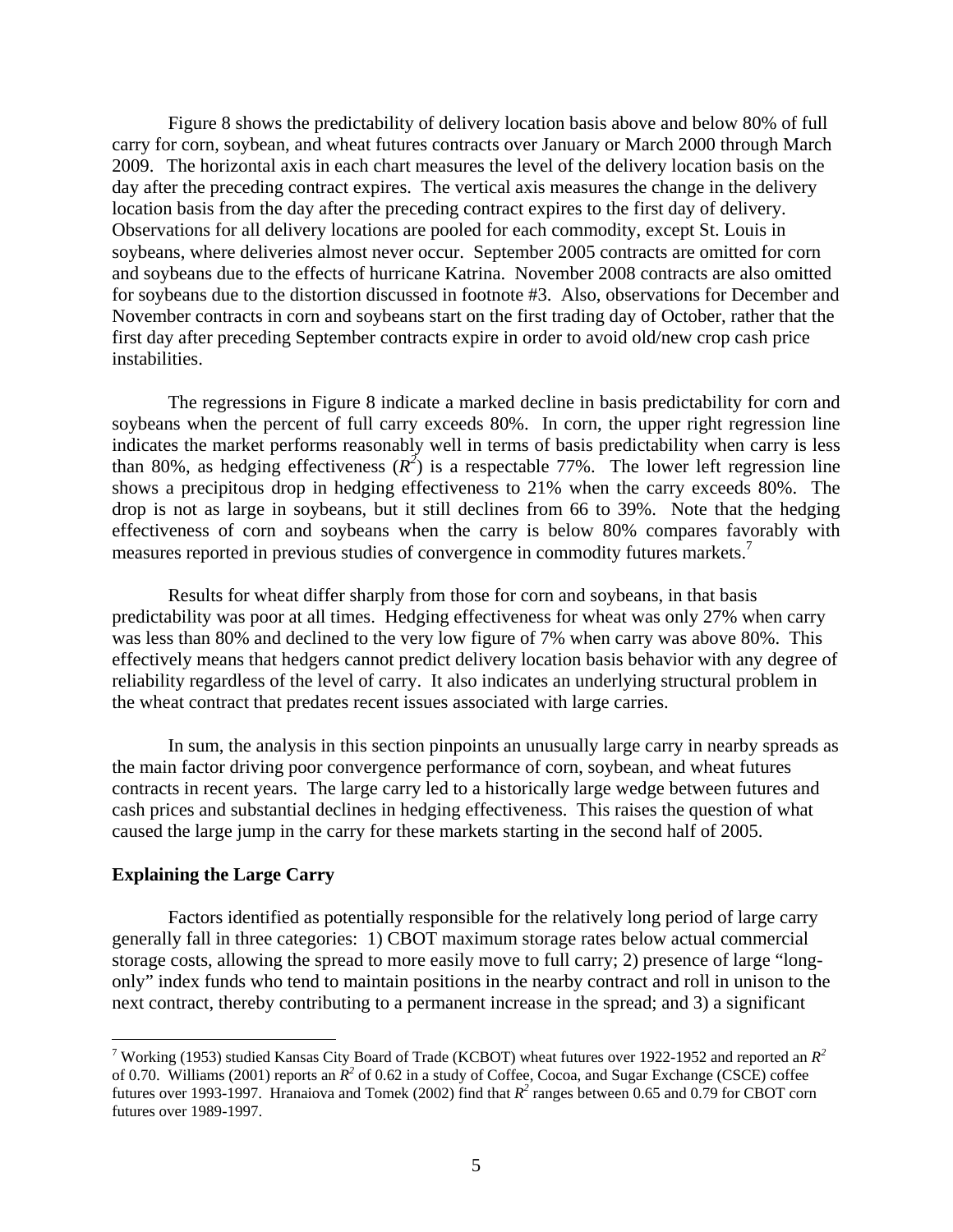increase in uncertainty about future commodity prices resulting in a large "risk premium" in the structure of futures prices that increases the price of deferred contracts relative to nearby contracts.

The first factor, low CBOT storage rates, has been accepted by a large segment of the grain industry as a major contributing factor. There is less agreement on the "right" level of storage rates needed to insure that convergence problems do not re-appear in the future. The CBOT conducted a storage cost survey of 47 firms in mid-2008, with the vast majority being interior country elevators. Survey results indicated that storage rates averaged approximately 4.3, 4.6, and 7.1 cents per bushel per month for corn, soybeans, and wheat, respectively.<sup>8</sup> Costs for corn and soybeans were near the storage rates on CBOT contracts at the time the survey was taken (4.5 cents per bushel), which makes it difficult to argue that the large carry in corn and soybeans was due to CBOT contract storage rates that were too low in relation to commercial storage rates. However, commercial storage rates were substantially higher for wheat in comparison to the CBOT contract rate at the time (also 4.5 cents per bushel). This supports the argument that low contract rates contributed to the large carry in wheat.

The second factor, the presence of large "long-only" index funds, is highly controversial. It is true that the large-scale entry of long-only index funds into the CBOT corn, soybean, and wheat futures contracts roughly coincides with the jump in the magnitude of the spreads that occurred in the last half of 2005 (Sanders, Irwin, and Merrin, 2008). Index funds enter market positions in the nearby contract and then roll to the next contract near the maturity of the nearby contract. Some argue that the concentrated rolling results in a recurring increase in the nearby spread. The evidence, however, does not support such a conclusion.

Table 2 summarizes the behavior of nearby spreads for corn, soybeans, and wheat during the first 13 business days of the calendar month prior to contract expiration.<sup>9</sup> The time window for the analysis is centered on days 5-9, the time period of the so-called "Goldman roll" when index funds tend to roll their positions from the nearby to the next deferred contract. Four periods are represented in each market. The first is March 1995 through November or December 2001, which represents a period with very little index fund trading. The second is January or March 2002 through November or December 2003, which is the time period when index fund trading first began to appear in earnest. The third is January or March 2004 through November or December 2005, which is the period of most rapid growth in index fund trading. The fourth is January or March 2006 through March 2009, which is the period with the largest index fund positions and also problems regarding non-convergence in CBOT corn, soybean, and wheat futures.

The averages in Table 2 reveal a consistent increase in the size of the spread to the next contract (expressed as a percent of full carry) during "Goldman roll" days 5 through 9. However, three observations are important. First, the spike in the magnitude of the spread either disappears

1

<sup>&</sup>lt;sup>8</sup> We thank Fred Seamon of the CME for providing detailed information on the storage cost survey.

<sup>&</sup>lt;sup>9</sup> August and September contracts in soybeans are excluded from the analysis because index funds typically do not trade in these relatively low volume contract months.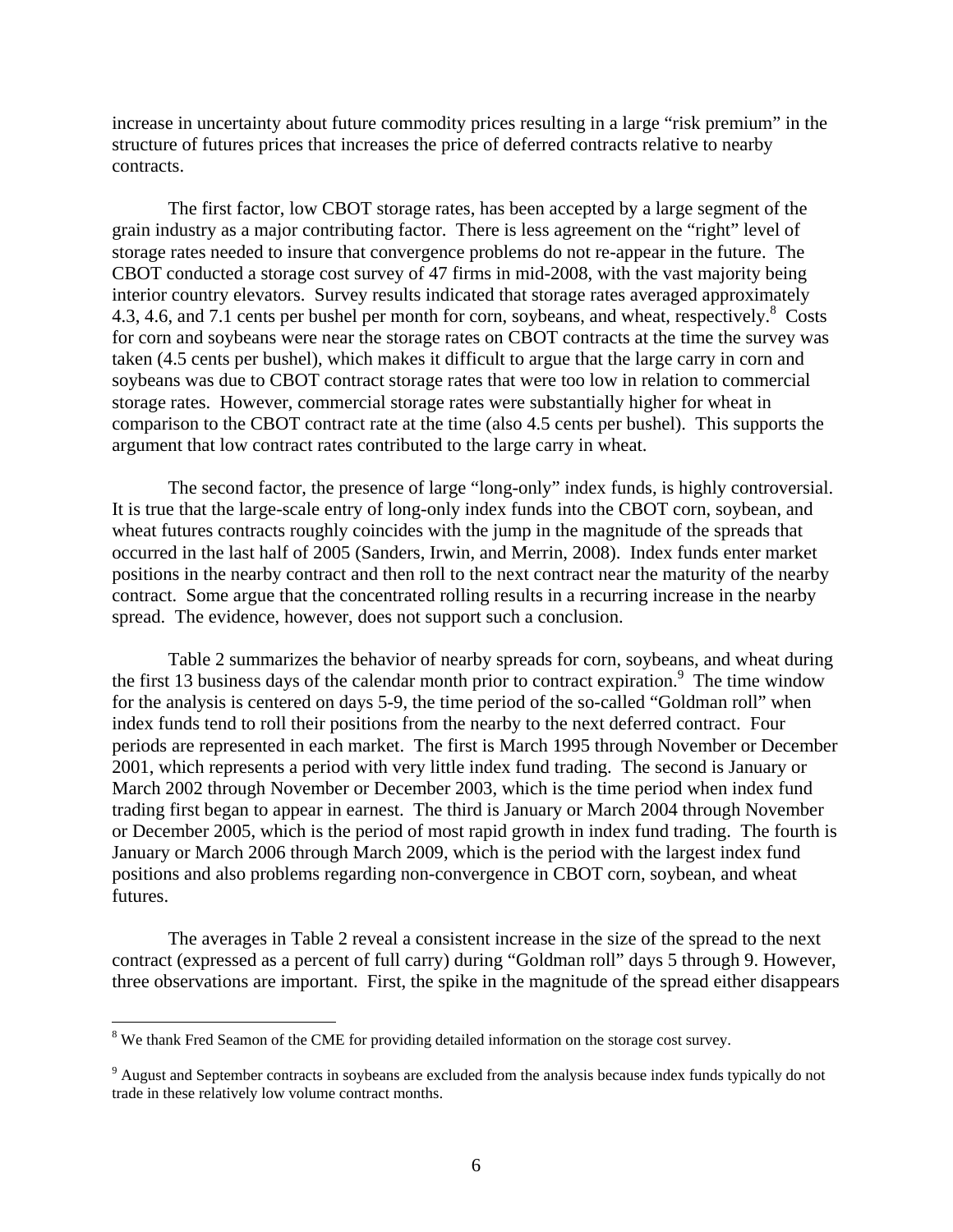entirely or noticeably recedes during days 10 through 13, so rolling did not necessarily lead to a permanent increase in the magnitude of the spread. Second, the spike in the magnitude of the spread during the roll period was present long before convergence became an issue and before long-only index funds had a major presence in these markets. This is not surprising since the time window when index funds roll to the next contract is also the same time period when many other traders roll their positions. Third, spreads in the soybean market narrowed and even become negative in late 2008 even though long-only index funds were still present and rolling large positions forward.

We conclude that rolling of positions by long-only index funds is unlikely to explain the increase in the size of nearby spreads experienced since late 2005. The challenge, then, for those who argue that long-only index funds are responsible for convergence problems is to explain how the mere presence of index funds in corn, soybean, and wheat futures markets changed the pricing of deferred contracts relative to nearby contracts. The task is even more difficult when one considers the fact that index fund positions did not appear to change much after reaching a peak in 2006 (Sanders, Irwin, and Merrin, 2008), yet there was considerable variability in the magnitude of the spreads as a percent of full carry over time and across the three commodities (Figure 2).

The role of the third possible factor, a risk premium, has not been as widely-discussed as the first two factors. Pirrong (2008) develops a theoretical model where a positive shock to the variance of fundamental market uncertainty increases the precautionary demand for commodity stocks. This increased demand is then expressed in the market through an increase in spot prices, which leads to a decrease in consumption and an increase in production, and hence, an increase in stocks. In turn this leads to an increase in the expected price of storage, as reflected in an increase in the spread between near and deferred futures. The implication of this theory is that an additional term should be added to the conventional view of the determinants of spreads in futures contracts for storable commodities: $10$ 

Spread = Storage Cost + Interest Cost - Convenience Yield + Risk Premium.

An increase in the risk premium component of corn, soybean, and wheat spreads is consistent with the high level of market volatility experienced in recent years. Nonetheless, the existence of this additional risk premium component in spreads has not been documented by empirical testing.

## **Solutions**

 $\overline{a}$ 

Proposed solutions to the lack of convergence, for the most part, address either the storage rate or the decoupling of the cash and futures markets during the delivery period. Proposals have been made and adopted to increase the maximum storage rate for the CBOT contracts based on the assumption that increased rates more accurately reflect commercial

 $10$  The first two terms on the right-hand side were included in the full cost of carry calculations presented earlier in this section. The third, convenience yield, is the operational benefit derived by inventory holders from holding stocks (Working, 1948, 1949).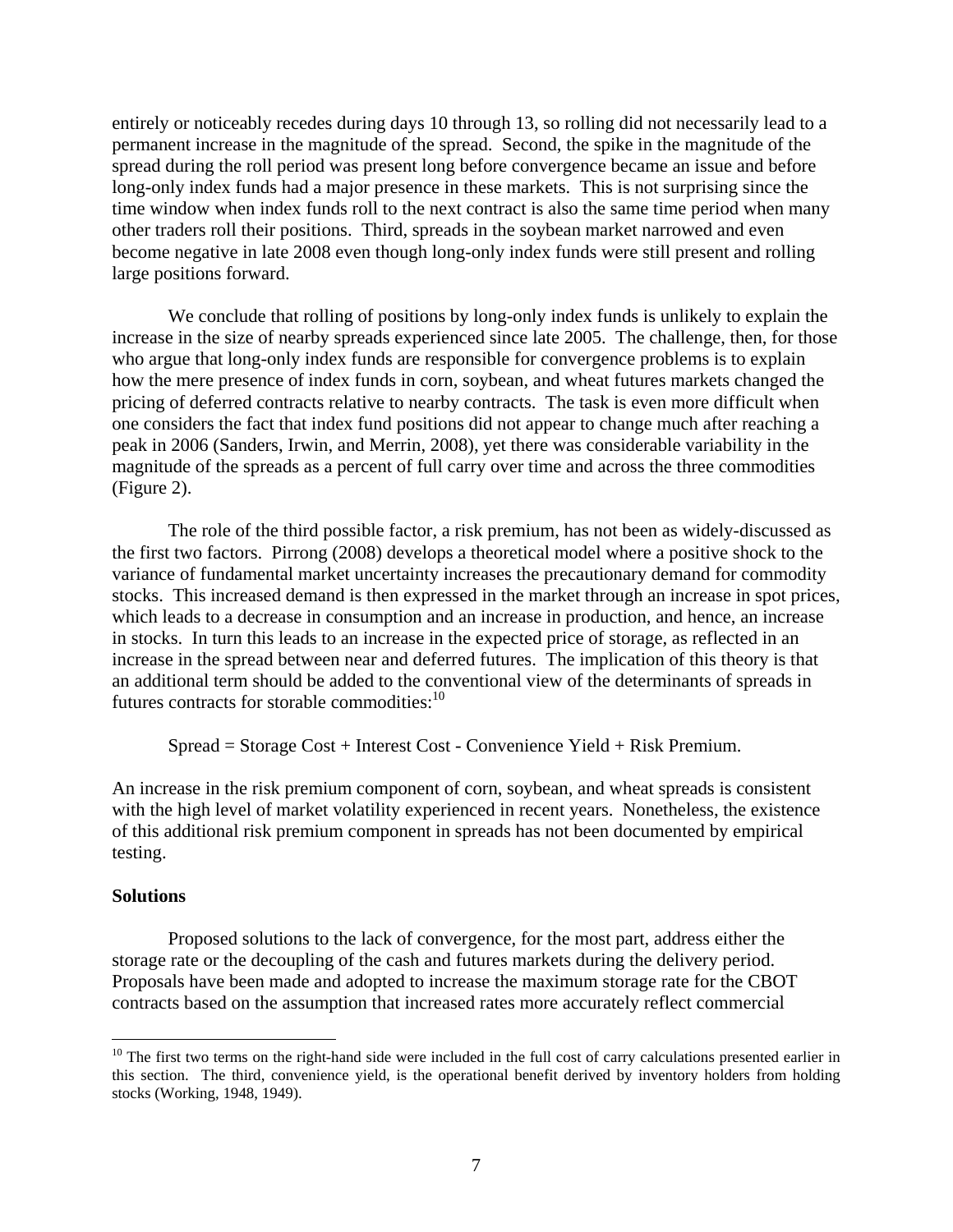storage costs. Increased CBOT storage rates reduce the likelihood that spreads will go to full carry, and therefore, eliminate the motivation for longs to receive and own certificates.

Proposals that directly address the decoupling of cash and futures markets include: 1) making the CBOT contracts cash settlement contracts and, by definition, forcing convergence at maturity, 2) making the delivery instrument a demand certificate by forcing the taker to cancel the certificate for load out and thereby re-establish the connection between cash and futures markets at delivery, and 3) limiting the number of shipping certificates that an individual firm can hold at any one point in time.<sup>11</sup>

For the corn and soybean markets, large carries began to disappear in very late 2008 and relatively smaller carries persisted into early March 2009 (Figure 2 and 5). As a result, convergence performance was very good for the January and March 2009 soybean contracts (and the November 2008 contract late in the delivery period) and the March 2009 corn contract (Figure 1). The reason for large carry markets giving way to smaller spreads is not known with certainty and it does not appear to be entirely explained by the increase in CBOT storage rates that began with the November 2008 soybean contract and the December 2008 corn contract. The absolute size of the spreads declined, not just the spreads as a percent of full carry, and the soybean market actually became inverted.

The return to smaller spreads tends to support the "risk premium" theory of the large spreads that emerged in 2005 through 2008. Regardless, it appears that the recent increase in maximum storage rates to 5 cents per bushel per month for corn and soybeans is sufficient to reflect actual commercial storage costs. However, there is a longer-term issue of whether some type of storage rate rule should be adopted for instances when there is convincing evidence of changing risk premiums in the price structure. Such rules, however, would be contingent on the development of acceptable methodology to identify and measure risk premiums. The attractiveness of this concept is illustrated by the recent experience with non-convergence. A quicker reaction to the jump in spreads in late 2005 surely would have mitigated the worst of the non-convergence problems in corn and soybeans.

It is important to point out that the recent situation in corn and soybeans contrasts with the period of non-convergence that emerged in 2000. The Illinois River Waterway Delivery System was introduced for the March 2000 corn and January 2000 soybean contracts and storage rates on January 1, 2000 were dropped from 4.5 to 3.6 cents per month for Illinois River shipping stations and from 4.5 to 3.0 cents per month for Chicago. Poor convergence was observed, particularly in corn, for the March through September 2000 contracts and the storage rate was raised back to 4.5 cents per month for all locations on October 31, 2001. This was an instance of non-convergence clearly being associated with CBOT storage rates at below market rates.

For wheat, poor convergence continued through the March 2009 contract (Figure 1), suggesting that if low maximum allowable storage rates were the cause of "full carry" markets, the increase in rates to 5 cents per month was not large enough. Beginning with the July 2009

1

<sup>&</sup>lt;sup>11</sup> The CBOT proposed and the CFTC approved an amendment to rules for corn, soybean, and wheat contracts that limits any firm to holding a maximum of 600 shipping certificates for non-commercial purposes. The new rules went into effect on February 17, 2009.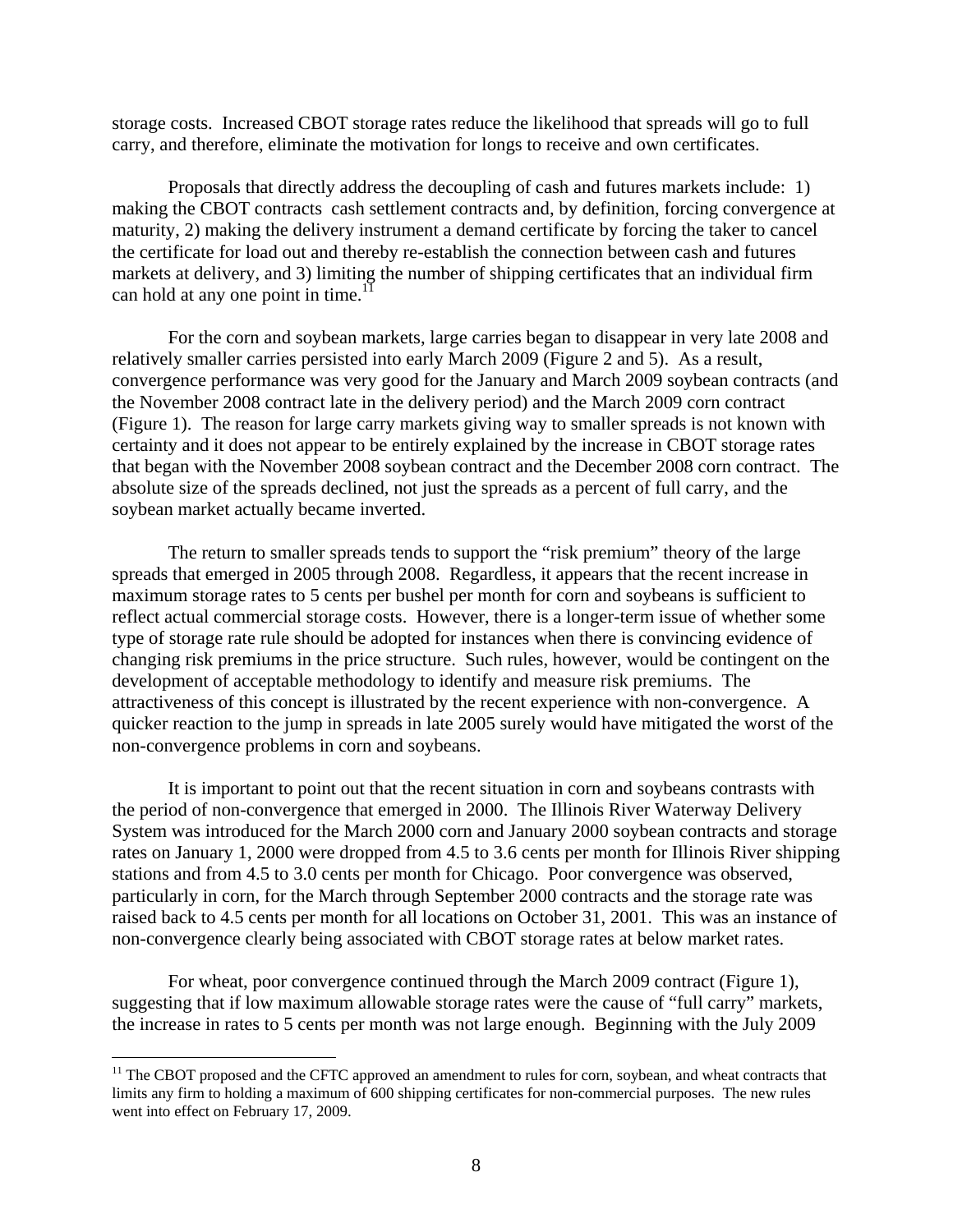contract, the maximum allowable storage rates will be increased to 8 cents per bushel per month for July  $18<sup>th</sup>$  through December  $17<sup>th</sup>$ . Based on the most recent CBOT survey of commercial storage rates, 8 cents appears to equal or exceed the actual cost of storage and as such is expected to reduce the incidence of full carry markets and may contribute to better convergence performance.

Issues with the wheat delivery process, however, are expected to persist and may contribute to on-going convergence performance problems. This structural problem was highlighted in the earlier analysis of basis predictability, where it was shown that hedging effectiveness was very poor even under "normal" carry conditions. The underlying issue is that historic delivery locations are no longer in the main commercial flow of wheat. It is important to recognize that such concerns about the CBOT wheat futures contract are not a recent phenomenon. Gray and Peck (1981) reviewed concerns about delivery specifications of the wheat contract that stretch all the way back to the 1920s. The fundamental problem is that changes in wheat production patterns, transportation logistics, and trade flows have left the contract with an increasingly narrow commercial flow of wheat to draw upon in the delivery process. Under these conditions, there is a constant potential for congestion in the delivery process and the attendant distortion of cash and futures prices (Paul, 1976; Hieronymus, 1977; Pirrong, 1993).

Figure 9 shows monthly corn, soybean, and wheat shipments (rail, barge, and vessel) from facilities regular for delivery over January 2000 through January 2009. Total shipments from corn and soybean delivery facilities averaged 22 and 14 million bushels per month, respectively. Monthly shipments of corn and soybeans from Illinois River delivery facilities were relatively large and dominated shipment totals, indicating that these locations were solidly in the commercial flow of corn and soybeans for the time period under study. However, there is a noticeable downtrend in the shipments, declining about 50% for both corn and soybeans (from about 30 to 15 million bushels per month for corn and from about 20 to 10 million bushels per month for soybeans). The lower level of shipments on the Illinois River in recent years still provides adequate commercial flows of corn and soybeans for the delivery process, particularly since the Mississippi River-Gulf market continues to be the major export market and prices for Illinois River markets are directly tied to Gulf prices by the cost of transportation. The trend does bear careful monitoring, particularly for soybeans. Finally, the continued low level of shipments from Chicago suggests this delivery location is not in the commercial flow. While its inclusion as a delivery market may do little harm, it is increasingly difficult to justify Chicago as a delivery market.

In contrast to corn and soybeans, Figure 9 shows that monthly shipments from facilities regular for wheat delivery remain alarmingly small, averaging a total of only 2.4 million bushels per month.<sup>12</sup> At the same time, Figure 10 shows that stocks of wheat at facilities regular for delivery, particularly at Toledo, have been consistently large, suggesting that wheat moves to

 $12$  All terminal elevators in Chicago are currently regular for delivery of wheat and only one relatively small terminal in Toledo (386,000 bushels of storage capacity) is not regular for delivery of wheat. This indicates that the low level of shipments from facilities regular for delivery of wheat in Chicago and Toledo cannot be attributed to partial coverage of facilities that ship wheat in these two locations.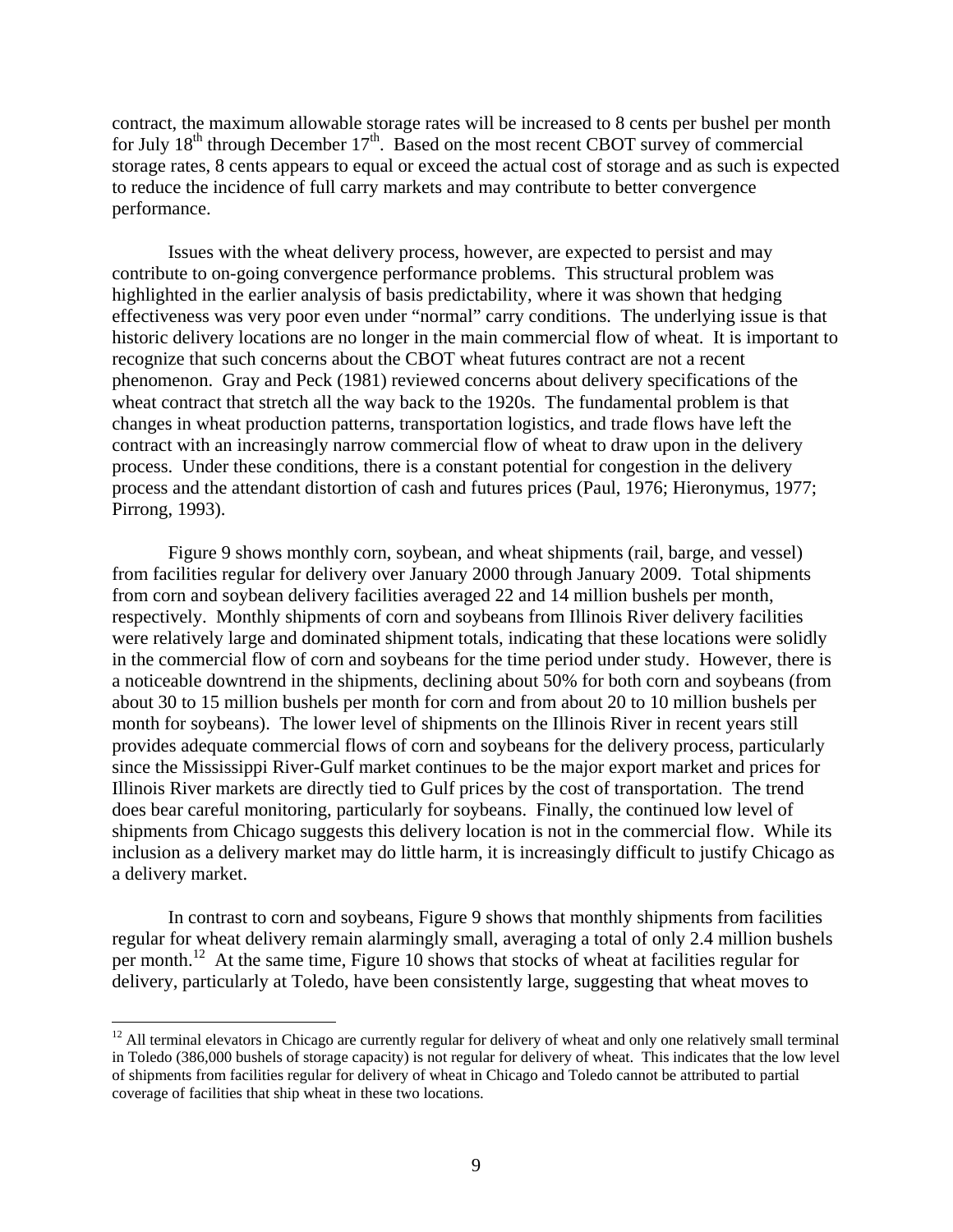Chicago and Toledo only because these locations are delivery markets and not to satisfy the demand for commercial shipments. The magnitude of wheat stocks that are consistently out of position is highlighted by the ratio of shipments from delivery facilities during the month to the magnitude of month-beginning stocks at those facilities. The ratio for wheat averages a paltry 10% compared to 230% for corn and 280% for soybeans. These data suggest that a major principle of locating delivery markets—a large commercial flow of the commodity—is violated in the case of wheat.

The CBOT has attempted to address this issue with the recent approval to add delivery locations for wheat in Northwest Ohio (shuttle trains) and at selected Ohio and Mississippi River barge shipping stations.<sup>13</sup> The devil is often in the details, and the critical details in this case are the pricing differentials for the new delivery locations relative to the par delivery points of Chicago and Toledo (Northwest Ohio: 20 cent discount; Ohio River: par; Mississippi River: 20 cent premium). Pricing differentials for the new delivery locations are characterized by the CBOT as "safety-valve" differentials in the sense that the new locations are expected to be used for delivery only under unusual market conditions.<sup>14</sup>

A related issue is the inherent difficulty of establishing pricing differentials for the heterogeneous market areas represented in the newly revised delivery locations for wheat. For instance, the cash price of soft red winter wheat in Memphis since 2004 has ranged from \$0.75 above the price at Toledo to \$1.50 below. The cash price in Cincinnati over the same time period has ranged from \$0.40 above the price at Toledo to \$1.00 below. The instability in pricing relationships reduces the usefulness of the additional locations in the delivery process.

Our view is that a major change in delivery terms is needed in order to address the underlying structural problems in the CBOT wheat contract. There is a relatively straightforward solution that does not require a shift to cash settlement or a change to a demand certificate system. Specifically, we propose the elimination of Chicago and Toledo as delivery points for the CBOT wheat contract and the establishment of a Mississippi River Waterway Delivery System. This contract would set Mississippi River Gulf (NOLA) as par delivery with other delivery locations being barge shipping facilities from the Illinois River to NOLA at differentials based on barge rates to NOLA. The delivery instrument would continue to be shipping certificates. An important benefit of the proposal is that it preserves the inherent advantages of physical delivery over cash settlement for storable commodities, which include prices that are based on actual market transactions rather than reported bid prices and prices that are based on homogeneous contract terms (Pirrong, Haddock, and Kormendi, 1993, pp. 39-45).

<sup>&</sup>lt;sup>13</sup> We thank Dave Lehman, Paul Peterson, and Fred Seamon of the CME for providing detailed information on the new wheat contract specifications.

<sup>&</sup>lt;sup>14</sup> Standard arbitrage theory predicts that delivery for a commodity futures contract with multiple delivery locations will occur at the "cheapest-to-deliver" location, as this location will provide makers of delivery (shorts) the lowest cost alternative for sourcing the grain to satisfy delivery obligations. Pricing differentials are a key component in determining the cheapest-to-deliver location. When the differential for a location is set at a "safety-valve" level, the cash price for this location after adjustment for the differential will tend to be high enough relative to other locations that it is rarely economic to deliver at this location.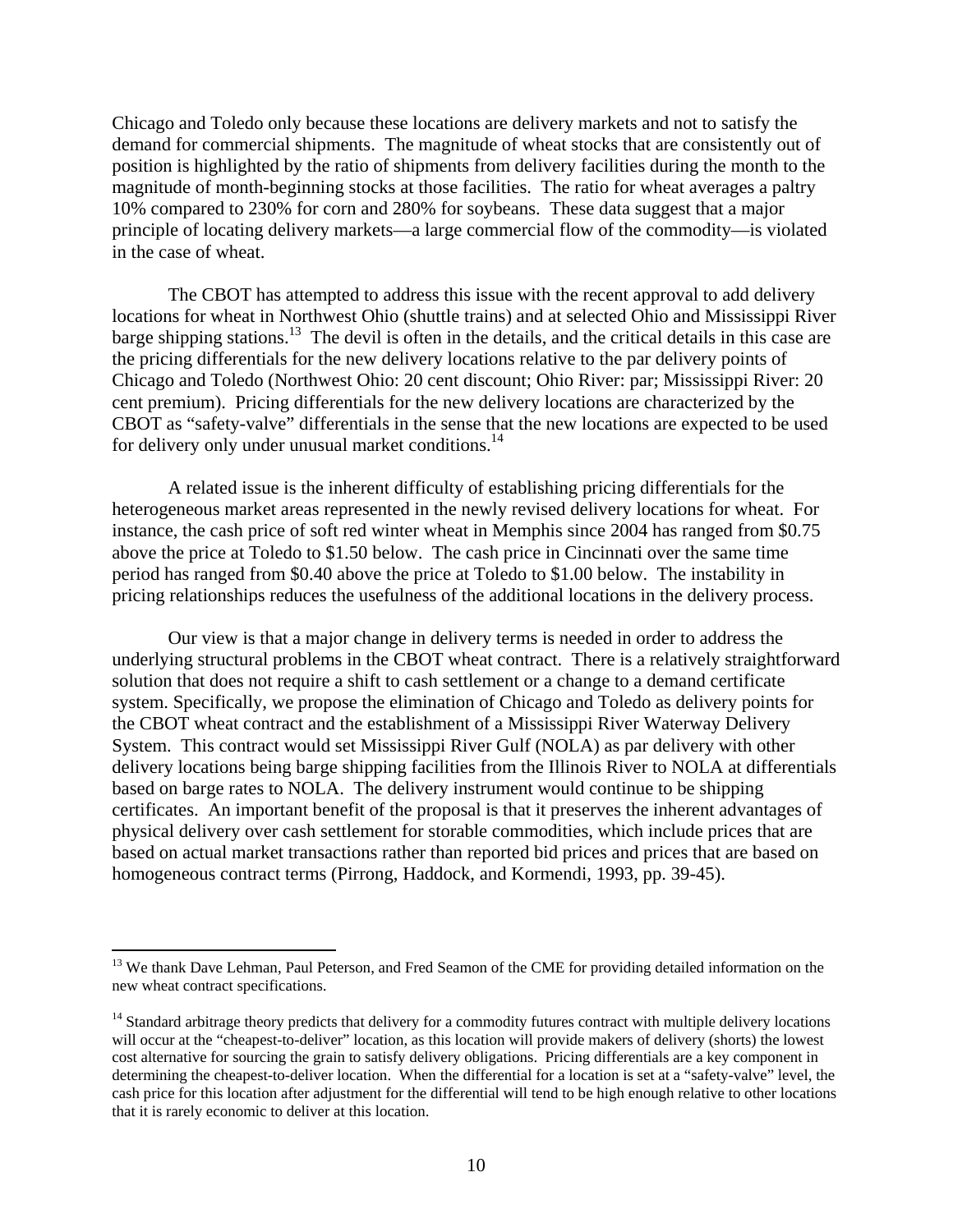The proposed delivery system is similar to the current Illinois River Waterway Delivery System used for CBOT corn and soybean contracts. Despite recent convergence problems, we believe that the corn and soybean delivery system is basically sound because it is located squarely within substantial commercial flows of the commodities. As the data in Table 3 indicate, the proposed delivery system for CBOT wheat futures is well within the commercial flow of soft red winter, hard red winter, and hard spring wheat. Over the last five marketing years, an average of 206 million bushels of wheat was shipped through the Mississippi Gulf. This represented about 19% of all wheat exports from the U.S. By comparison, shipments of wheat from facilities regular for delivery in Chicago and Toledo averaged only 30 million bushels over the same period.

All three of the major classes of wheat (hard red winter, soft red winter, and hard red spring) have been deliverable on the CBOT contract, but the contract has been in effect a soft red winter wheat contract since it is prohibitively expensive to ship other classes of wheat from production areas to Chicago or Toledo. This is not expected to change under the recently revised delivery system since pricing differentials inhibit delivery in locations along the Mississippi River that are closer to supplies of other classes of wheat. Under the new delivery system proposed here, supplies of all three classes of wheat could potentially be available for delivery, with the market determining the cheapest to deliver in terms of location and class. Price differentials along the Mississippi River, like those along the Illinois River, are directly related to barge rates. The stability of these relationships should enhance the efficiency of the delivery process for wheat.

The proposed Mississippi River Waterway Delivery System not only has an ample commercial flow of wheat, but also contains numerous terminal elevators that could serve as regular facilities for delivery. In the proposed Mississippi River delivery area between the Illinois River and NOLA there are 77 terminal elevator facilities with 181 million bushels of total storage capacity, 10 million bushels of total barge shipping capacity per day, and ownership distributed among 23 different firms.<sup>15</sup> The largest four firms control 63 and 69% of total storage capacity and total barge shipping capacity, respectively, in the proposed Mississippi River delivery area. While this is a relatively high concentration of ownership in absolute terms it is substantially less than concentration in the current Illinois River delivery system for corn and soybeans. The largest four firms control 92 and 78% of total storage capacity and total barge shipping capacity, respectively, within the Illinois River Waterway Delivery System territories for corn, while the largest four firms control 92 and 81% of total storage capacity and total barge shipping capacity, respectively, for soybeans. Finally, concentration in the proposed Mississippi River delivery area is markedly lower than the historical concentration of ownership of delivery storage facilities for wheat in Chicago and Toledo, where four firms owned all of the storage space.

It is interesting to note that the CBOT actually traded a Gulf hard red winter wheat contract from April through December 1974. The contract specifications were unorthodox, with initial delivery at locations in Kansas and then rail delivery at either NOLA or Houston. Trading

<sup>&</sup>lt;sup>15</sup> The source for these statistics is a database maintained by the USDA of elevator facilities registered with the Commodity Credit Corporation (CCC).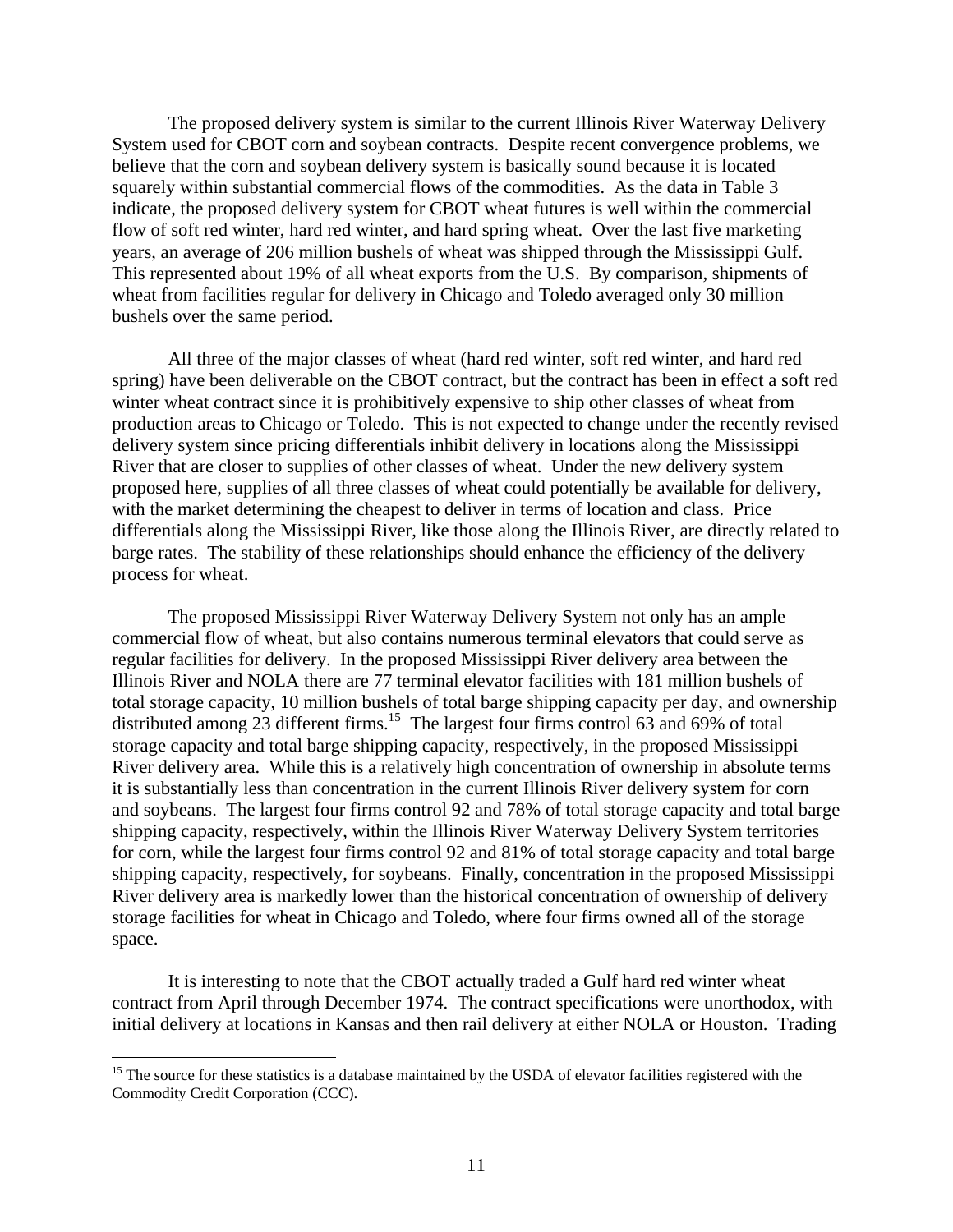volume averaged about 400,000 contracts per month for the first three months of trading and then quickly faded to a few thousand contracts per month. It is not clear from the available historical record why the contract failed, but it is not hard to surmise that the delivery specifications may have been overly complicated. In addition, the fact that the Gulf contract was traded side-by-side with the existing wheat futures contract more than likely contributed to its demise. The 1974 Gulf contract had a high hurdle to overcome due to the liquidity advantages of the existing contract. Our proposal calls for termination of the current CBOT wheat contract as early as is prudent based on open interest, with delivery months under the new contract offered side-by-side until trading in delivery months under the old contract specification ceases.

## **Conclusions**

Poor convergence performance of CBOT corn, soybean, and wheat futures contracts since late 2005 has been a major source of concern to market participants, regulators, and elected representatives at the state and national levels. After careful review of available evidence, it appears that recent storage rate changes for CBOT corn and soybean contracts were sufficient to address convergence problems is these two markets. The corn and soybean delivery system is functionally sound at the present time because it is located within substantial commercial flows of the commodities. Nonetheless, convergence performance for these two markets should continue to be closely monitored, particularly in light of the downward trend in corn and soybean shipments on the Illinois River.

Recent and upcoming storage rate changes for CBOT wheat contracts are also expected to help improve performance of this contract. However, a major change in delivery terms is needed in order to address the underlying structural problems in the CBOT wheat contract. The underlying issue is that historic delivery locations are no longer in the main commercial flow of wheat. Recently approved additions to the delivery locations for wheat are unlikely to address the structural problem because new locations are viewed as "safety-valve" areas that will be used for delivery only when market conditions are unusual.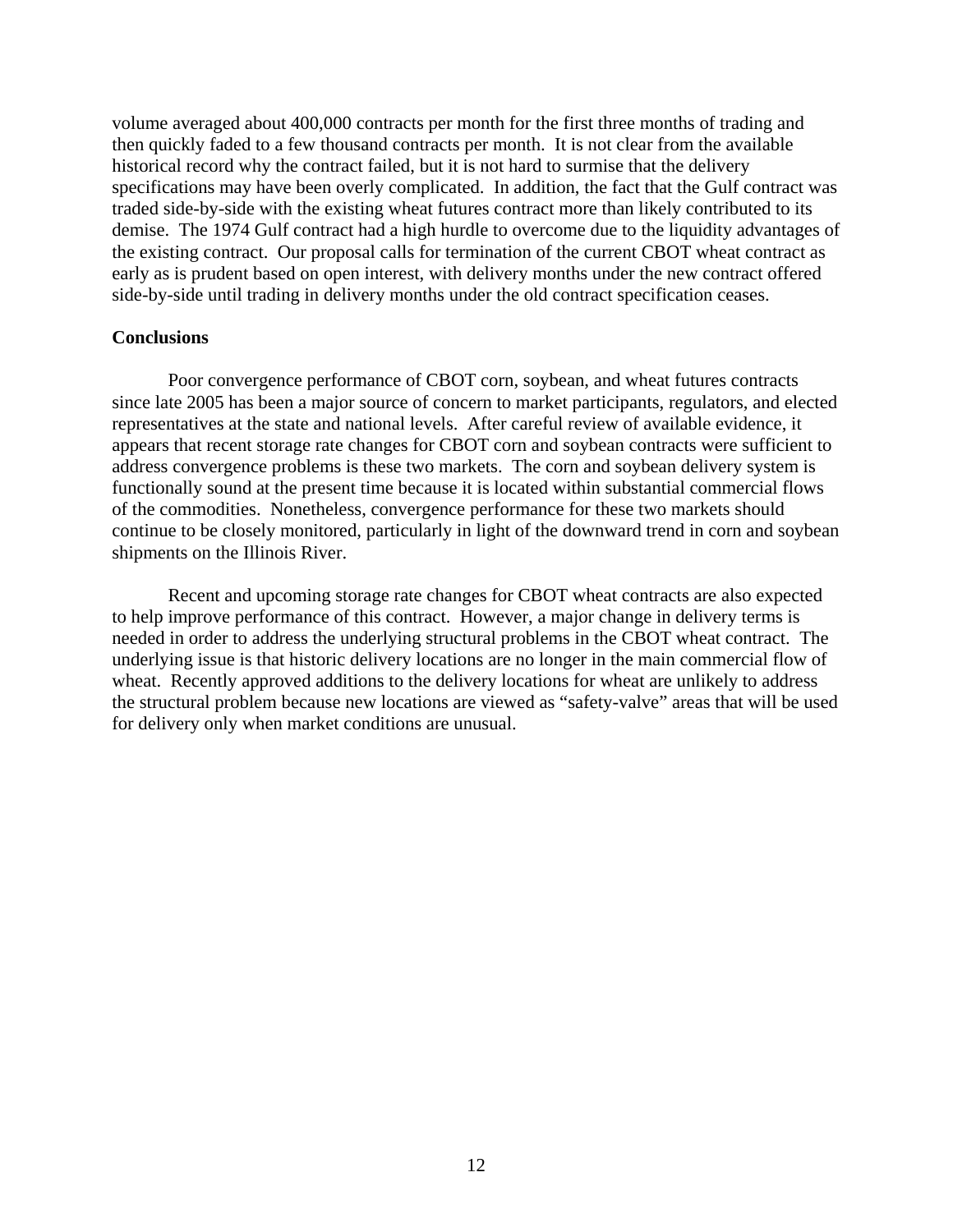#### **References**

- Gray, R.W., and A.E. Peck. "The Chicago Wheat Futures Market: Recent Problems in Historical Perspective." *Food Research Institute Studies* 18(1981):89-115. Available online: http://www.farmdoc.uiuc.edu/irwin/links\_archive\_papers1.asp.
- Hieronymus, T.A. *Economics of Futures Trading for Commercial and Personal Profit, Second Edition*. New York, NY: Commodity Research Bureau, 1977. Available online: http://www.farmdoc.uiuc.edu/irwin/links\_archive\_book1.asp.
- Henriques, D.B. "Odd Crop Prices Defy Economics." *New York Times,* March 28, 2008, pp. C1. Available online: http://www.nytimes.com/2008/03/28/business/28commodities.html.
- Irwin, S.H., P. Garcia, D.L. Good, and E.L. Kunda. "Recent Convergence Performance of CBOT Corn, Soybean, and Wheat Futures Contracts." *Choices*, 2<sup>nd</sup> Quarter, 23(2008):16-21. Available online: http://www.choicesmagazine.org/magazine/article.php?article=26.
- Paul, A. B. "Treatment of Hedging in Commodity Market Regulation." Technical Bulletin No. 1538, Economic Research Service, U.S. Department of Agriculture, April 1976. Available online: http://www.farmdoc.uiuc.edu/irwin/links\_archive\_papers2.asp.
- Paul, A. B., K.H. Kahl, and W.G. Tomek. "Performance of Futures Markets: The Case of Potatoes." Technical Bulletin No. 1636, Economic Research Service, U.S. Department of Agriculture, January 1981. Available online: http://www.farmdoc.uiuc.edu/irwin/links archive papers2.asp.
- Peck, A. E., and J.C. Williams. "An Evaluation of the Performance of the Chicago Board of Trade Wheat, Corn, and Soybean Futures Contracts during Delivery Periods from 1964- 65 through 1988-89." *Food Research Institute Studies* 22(1991):128-225. Available online: http://www.farmdoc.uiuc.edu/irwin/links\_archive\_papers1.asp.
- Pirrong, C. "Stochastic Fundamental Volatility, Speculation, and Commodity Storage." Working paper, Department of Finance, University of Houston, August 2008.
- Pirrong, S.C. "Manipulation of the Commodity Futures Market Delivery Process." *Journal of Business* 66(1993):335-369.
- Pirrong, S.C., D. Haddock, and R. Kormendi. *Grain Futures Contracts: An Economic Appraisal*. Boston, MA: Kluwer Academic Publishers, 1993.
- Sanders, D.R., S.H. Irwin, and R.P. Merrin. "The Adequacy of Speculation in Agricultural Futures Markets: Too Much of a Good Thing?" Marketing and Outlook Research Report 2008-02, Department of Agricultural and Consumer Economics, University of Illinois at Urbana-Champaign, June 2008. Available online: http://www.farmdoc.uiuc.edu/marketing/morr/morr\_08-02/morr\_08-02.pdf.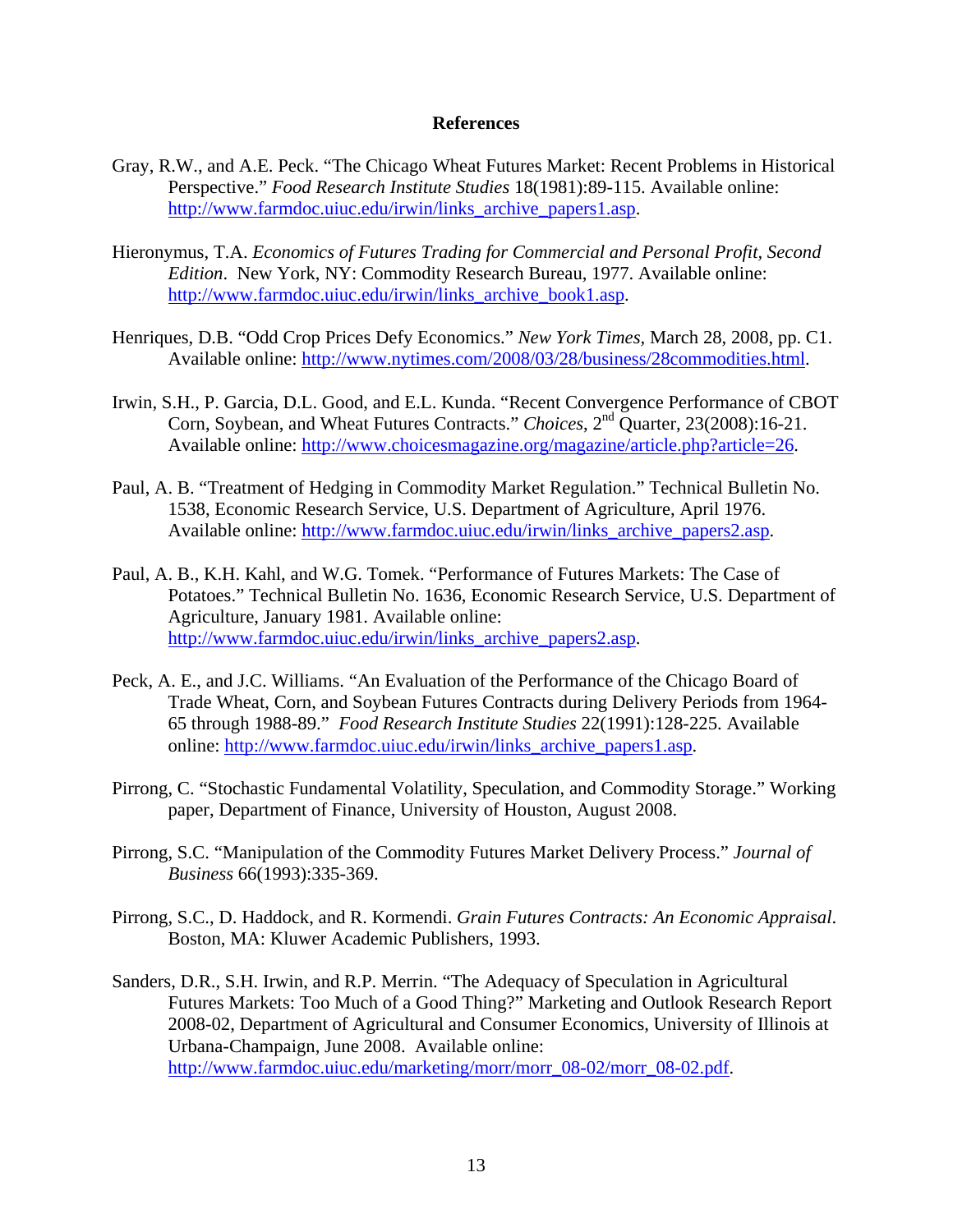- Williams, J.C. "Commodity Futures and Options." in B.L. Gardner and G.C. Rausser (Eds.), *Handbook of Agricultural Economics, Volume 1b: Marketing, Distribution and Consumers*. Amsterdam: Elsevier Science B.V., 2001, pp. 745-816.
- Working, H. "Theory of Inverse Carrying Charge in Futures Markets*." Journal of Farm Economics* 30(1948):1-28.
- Working, H. "The Theory of Price of Storage." *American Economic Review* 39(1949):1254- 1262.
- Working, H. "Hedging Reconsidered." *Journal of Farm Economics* 35(1953):544-561.
- Working, H. "Futures Trading and Hedging." *American Economic Review* 43(1953):314-343.
- Working, H. "Whose Markets? Evidence on Some Aspects of Futures Trading." *Journal of Marketing* 29(1954):1-11.
- Working, H. "Speculation on Hedging Markets." *Food Research Institute Studies* 1(1960):185- 220.
- Working, H. "New Concepts Concerning Futures Markets and Prices." *American Economic Review* 62(1962):432-459.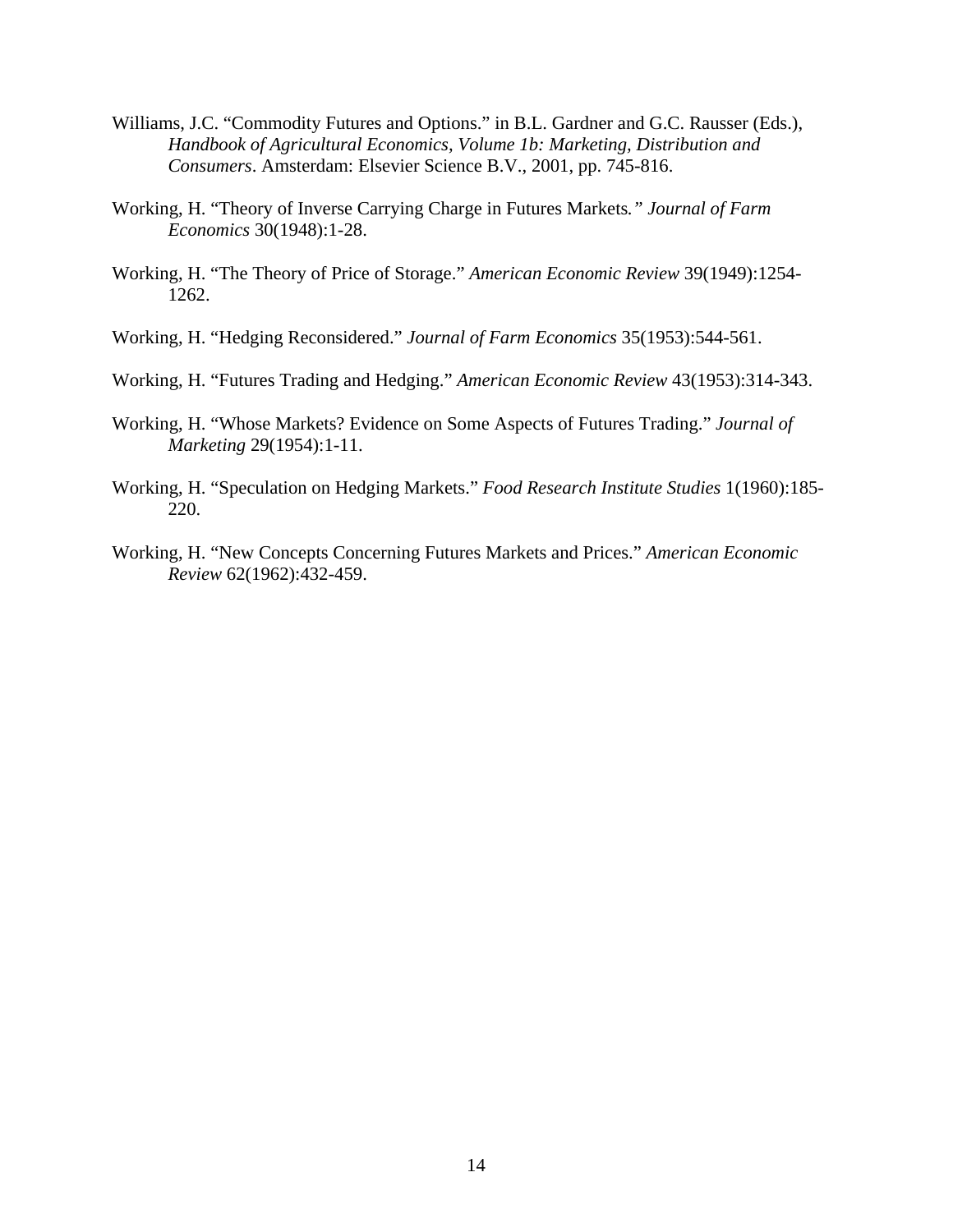## **Appendix A: Delivery Overview for CBOT Corn, Soybean, and Wheat Futures Contracts**

The futures market trades standardized contracts with all terms clearly and strictly defined, except price. The defined futures market terms refer to the delivery territory, the deliverable grades, and period of delivery. Futures markets provide a means for price discovery, price risk transfer, and capital allocation. Since futures contracts have explicit expiration dates, positions in futures markets are temporary.

Commodity futures markets are primarily used by two types of traders, speculators and hedgers. The speculator is interested in profiting from price movements in the futures market, while the hedger is interested in managing price risk. The hedger holds a futures position opposite a cash position with the expectation that futures price movement will offset the price movement in the cash market. Hence, the need for the strong link between the cash price in the delivery territory and the futures price. When this link is functioning properly, there is no need for futures deliveries to serve cash merchandising needs as the long and short futures position holders will be indifferent to offset their positions rather than making and taking delivery.

A short would decide to make a delivery if the cash price plus costs for making delivery is less that the futures price. The long would stand for delivery if the cash price minus the cost of taking delivery is greater than the futures price. If deliveries are made, it is at the discretion of the short to initiate a delivery. The long, however, can force a delivery by refusing to offset his futures position at the expiration of the futures contract. The delivery process covers three days, Intention Day where the short makes his intention to delivery to the clearinghouse, Notice Day where the clearing house notifies the oldest outstanding long position holder with an invoice for delivery, and Delivery Day where the seller and the buyer exchange shipping certificates and money.

The delivery instrument for CBOT grains and oilseeds is the shipping certificate. Shipping certificates give the holder the right, but not the obligation to demand load-out of the designated commodity from the firm's shipping station that issued the shipping certificate. The shipping certificate is the link between the futures market and the cash market.

Only firms approved by the Exchange as "regular for delivery" are allowed to issue shipping certificates. The regular firm is the source of all delivery instruments for their facilities or shipping stations. If a short position holder is not a regular firm, he/she must buy a delivery instrument from a regular firm, another holder of a delivery instrument, or have taken delivery on a previous long futures position. Only the short position holder that is also a regular firm has the ability to initiate an original delivery.

The firms regular for CBOT delivery have shipping stations within the delivery territory of the futures contract. They must meet certain exchange requirements for to be eligible for regularity such as a minimum net worth of \$5 million. The firms regular for delivery issue shipping certificates based on the loading capabilities of the shipping stations registered. The futures contract rules specify the load-out procedures.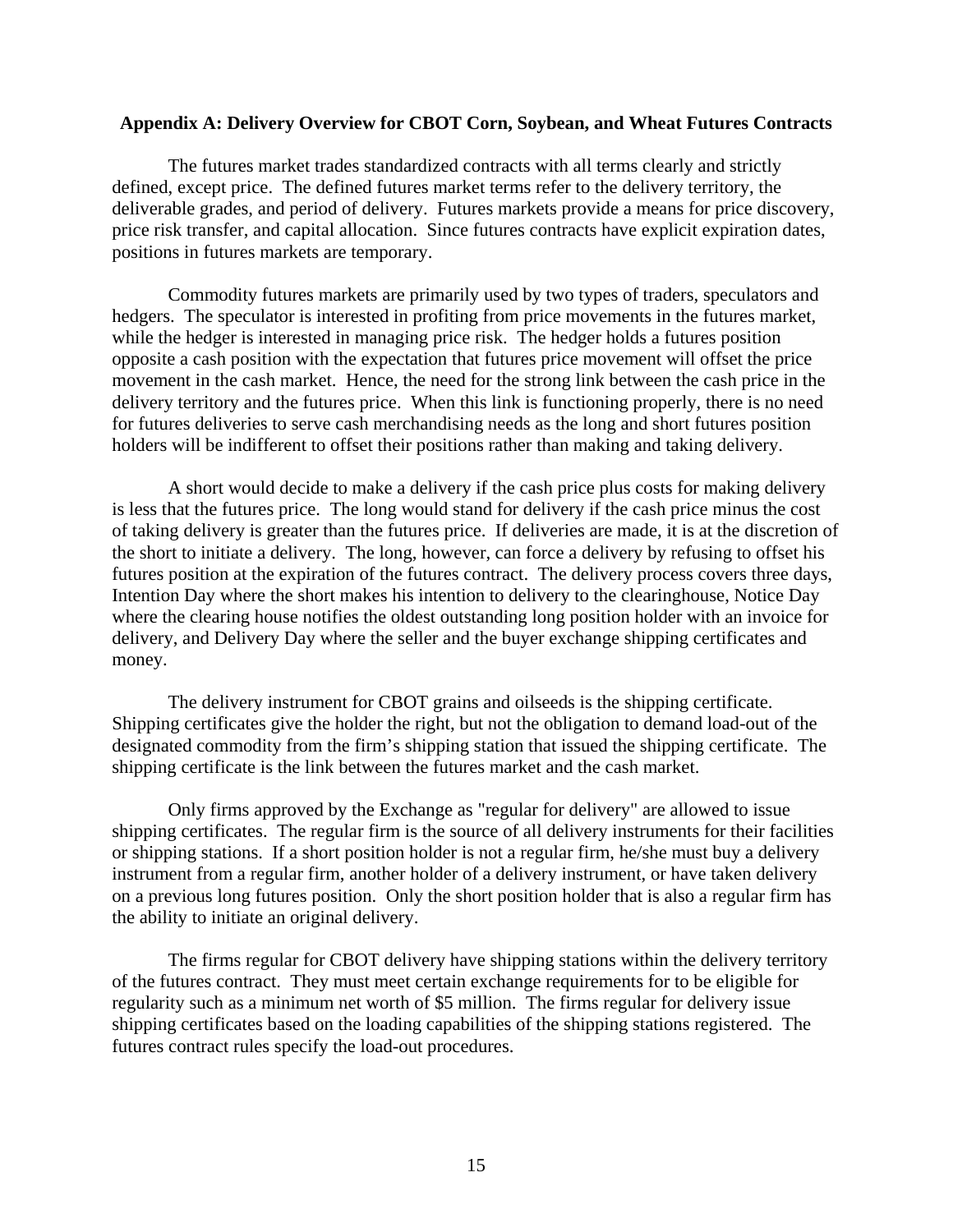A long that has stopped a futures delivery, i.e., taken delivery, has several options as a shipping certificate holder. The firm or individual may continue to hold the shipping certificate as an asset and pay the storage charge, sell the shipping certificate to someone else at a negotiated price, sell a futures contract and re-tender the shipping certificate by making an intention for delivery on the futures market using the delivery process above, or cancel the certificate and demand load-out of physical commodity.

If a shipping certificate owner requests load-out, the owner surrenders the certificate to the exchange for cancellation. At the same time the owner provides the warehouseman/shipper with written loading orders that identify the conveyance that will take delivery of the grain and that specify the grade and estimated number of bushels to be loaded. It is the responsibility of the certificate owner to arrange for proper conveyance of the grain to be loaded out. The shipper orders the conveyance to the shipping station for actual placement for loading. The shipper must begin load out at the registered daily rate of loading for the shipping station within three business days following receipt of loading orders or within one business day of constructive placement, whichever occurs later. Final settlement charges are based on official weights and grades completing the delivery through load-out process linking the futures and cash markets.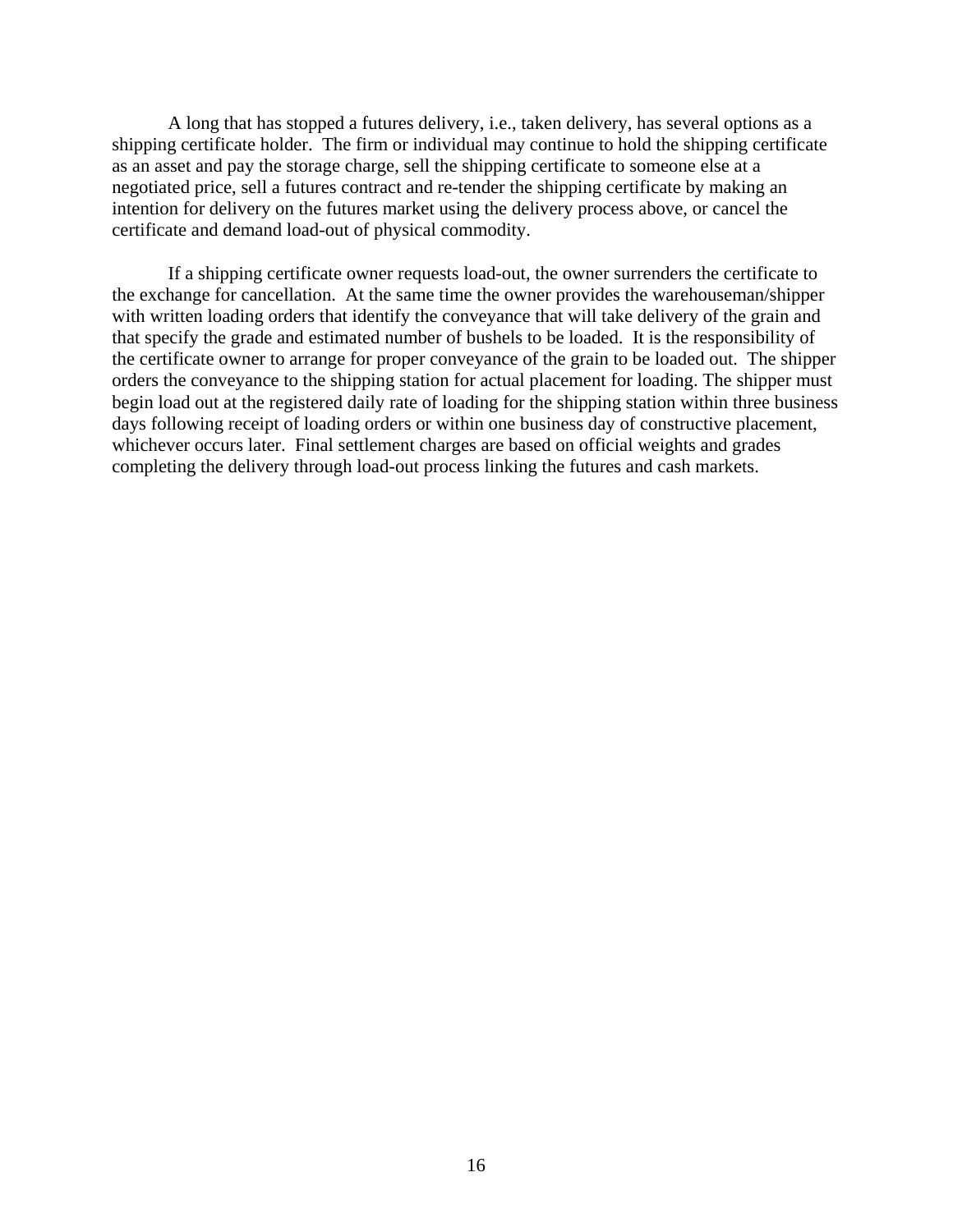# **Appendix B: Data Sources and Definitions**

1. Futures prices from Barchart.

# http://www2.barchart.com/mktcom.asp?code=BSTK&section=grains

The settlement price of the expiring futures contract is used to compute basis for delivery locations. The settlement price of the expiring futures contract and next deferred futures contracts are used to calculate the spreads used in the calculation of the cost of carry. The nearby-next deferred spread is calculated on the day after the previous contract expires and again on First Position Day (FPD) through Last Trading Day (LTD). On FPD the price limits to the futures contracts are removed. This day also is the First Intention Day where a short position holder may make his or her intention to deliver to the clearinghouse. Futures contract trading stops daily at 1:15 p.m. CST, except on holidays and on LTD when trading stops at noon CST.

2. Cash prices from the Agricultural Marketing Service of the U.S. Department of Agriculture for Chicago, Illinois River North of Peoria, Illinois River South of Peoria, Toledo, and St. Louis.

# http://www.ams.usda.gov/mnreports/nw\_gr901.txt

The USDA reports the range of spot bids at the specified location after 1:30 p.m. CST (closely after the close of the futures markets.) The data is generally available by 3:00 pm CST. Basis is calculated as the midrange of cash bids minus closing futures price minus futures premiums.

a) Chicago corn, soybeans, and wheat are terminal elevator bids for spot delivery (within 15 days) of #2 yellow corn, #1 yellow soybeans, and #2 soft red winter wheat, respectively. No location differentials are applied to Chicago cash prices but 6 cents per bushel is deducted from all soybean cash prices whether in Chicago, on the Illinois River, or St. Louis for #1 yellow soybeasn to make them equivalent to futures based on the par deliverable quality of #2 yellow soybeans.

http://www.ams.usda.gov/mnreports/gx\_gr110.txt

b) Illinois River barge terminals producer bids North of Peoria and South of Peoria are used to represent the Illinois River territories for delivery of #2 yellow corn and #1 yellow soybeans. The average location premium of the three Illinois River territories North of Peoria is 2.5 cents/bu. and is used as the futures premium for location to adjust cash prices to delivery equivalents. The futures premium for location is 3.5 cents/bu. for the Illinois River territory South of Peoria.

http://www.ams.usda.gov/mnreports/gx\_gr112.txt

c) St. Louis soybean and wheat are terminal prices for spot delivery (within 15 days) of  $#1$ yellow soybeans and #2 soft red winter wheat, respectively. For soybeans and wheat, 6 cents/bu. and 10 cents/bu., respectively, are subtracted from the cash prices to make them equivalent to futures. http://www.ams.usda.gov/mnreports/jc\_gr111.txt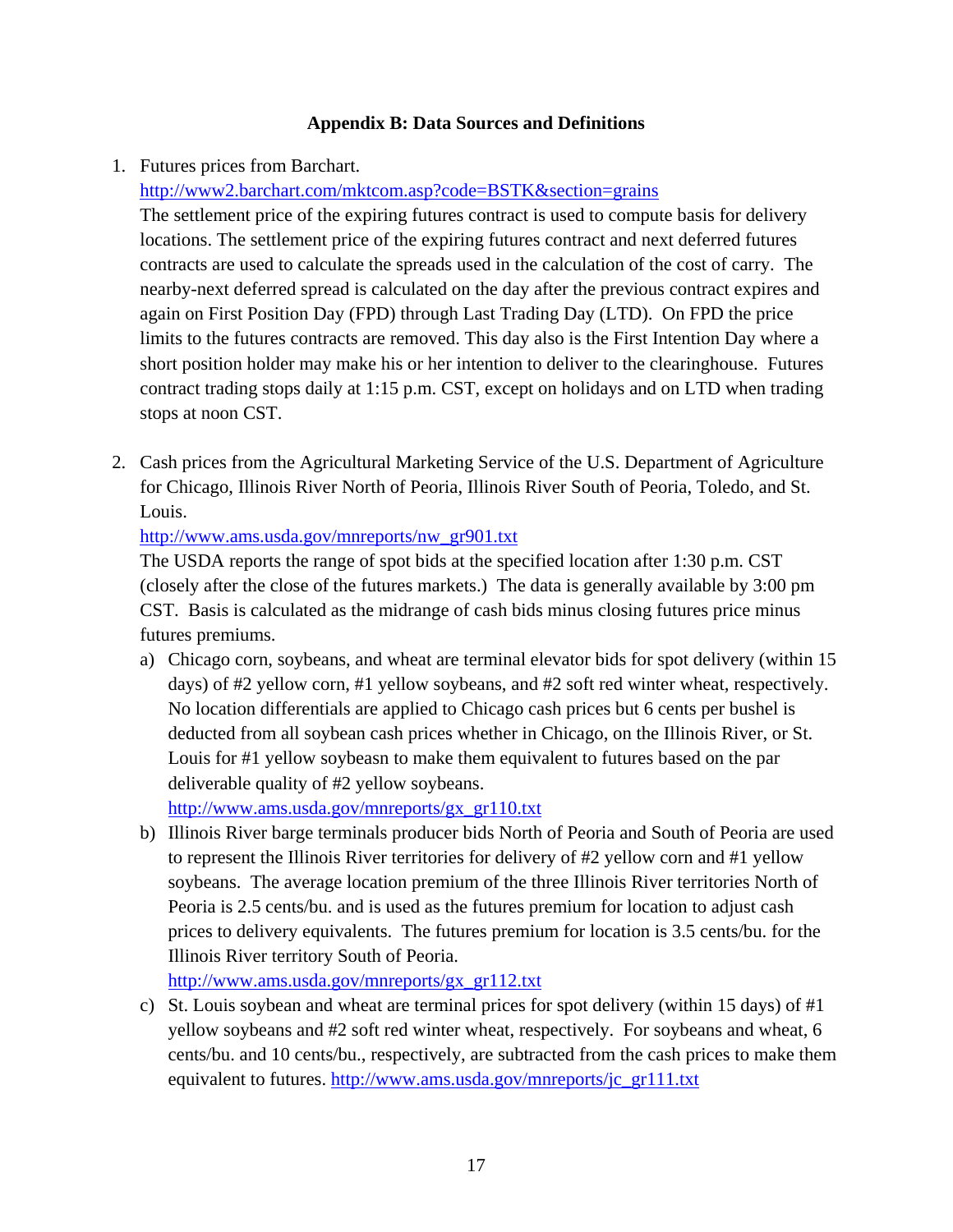- d) Toledo wheat is a terminal elevator bids for on-the-river spot delivery (within 15 days) of #2 soft red winter wheat. http://www.ams.usda.gov/mnreports/gx\_gr111.txt
- 3. Delivery location and grade differentials from the Chicago Mercantile Exchange Group, Inc. (CME) Rulebook

http://www.cmegroup.com/rulebook/CBOT/II/10/10.pdf Corn differentials: Chicago at par and the Northern Illinois River at 2.5 cents/bu. premium. http://www.cmegroup.com/rulebook/CBOT/II/11/11.pdf Soybean differentials: Chicago at par and the Northern Illinois River at 2.5 cents/bu. premium, the Southern Illinois River at 3.5 cents/bu. premium, St. Louis at 6 cents/bu. premium, and 6 cents/bu. premium for #1 yellow soybeans. http://www.cmegroup.com/rulebook/CBOT/II/14/14.pdf

Wheat differentials: Chicago at par, Toledo at par, and St. Louis at 10 cents/bu. premium.

4. Storage and premium rates from the Chicago Mercantile Exchange Group, Inc. (CME) Rulebook

http://www.cmegroup.com/rulebook/CBOT/II/10/10.pdf

Corn rates: From 1/1/2000 through 10/31/2001 the storage rate was 10/100/ cent/bu./day for Chicago and 12/100 cent/bu./day for the Northern Illinois River. From 11/1/2001 through 10/31/2008 the storage rate was 15/100 cent/bu./day at all locations. From 11/1/2008 to present the storage rate is 16.5/100 cent/bu./day at all locations.

http://www.cmegroup.com/rulebook/CBOT/II/11/11.pdf

Soybean rates: From 1/1/2000 through 10/31/2001 the storage rate was 10/100/ cent/bu./day for Chicago and 12/100 cent/bu./day for the Northern and Southern Illinois River. From 11/1/2001 through 10/31/2008 the storage rate was 15/100 cent/bu./day at all locations. From 11/1/2008 to present the storage rate is 16.5/100 cent/bu./day at all locations. http://www.cmegroup.com/rulebook/CBOT/II/14/14.pdf

Wheat rates: From 1/1/2000 through 6/30/2008 the storage rate was 15/100 cent/bu./day. From  $7/1/2008$  to present the storage rate is 16.5/100 cent/bu./day.

5. Interest rates from the British Bankers' Association (BBA): 3-month LIBOR http://www.bba.org.uk/bba/jsp/polopoly.jsp?d=141&a=15151 LIBOR stands for the London Interbank Offered Rate and is the rate of interest at which banks borrow funds from each other, in marketable size, in the London interbank market. It is the most widely used "benchmark" or reference rate for short-term interest rates. It is compiled by the BBA in conjunction with Reuters and released to the market shortly after 11.00am London time each day.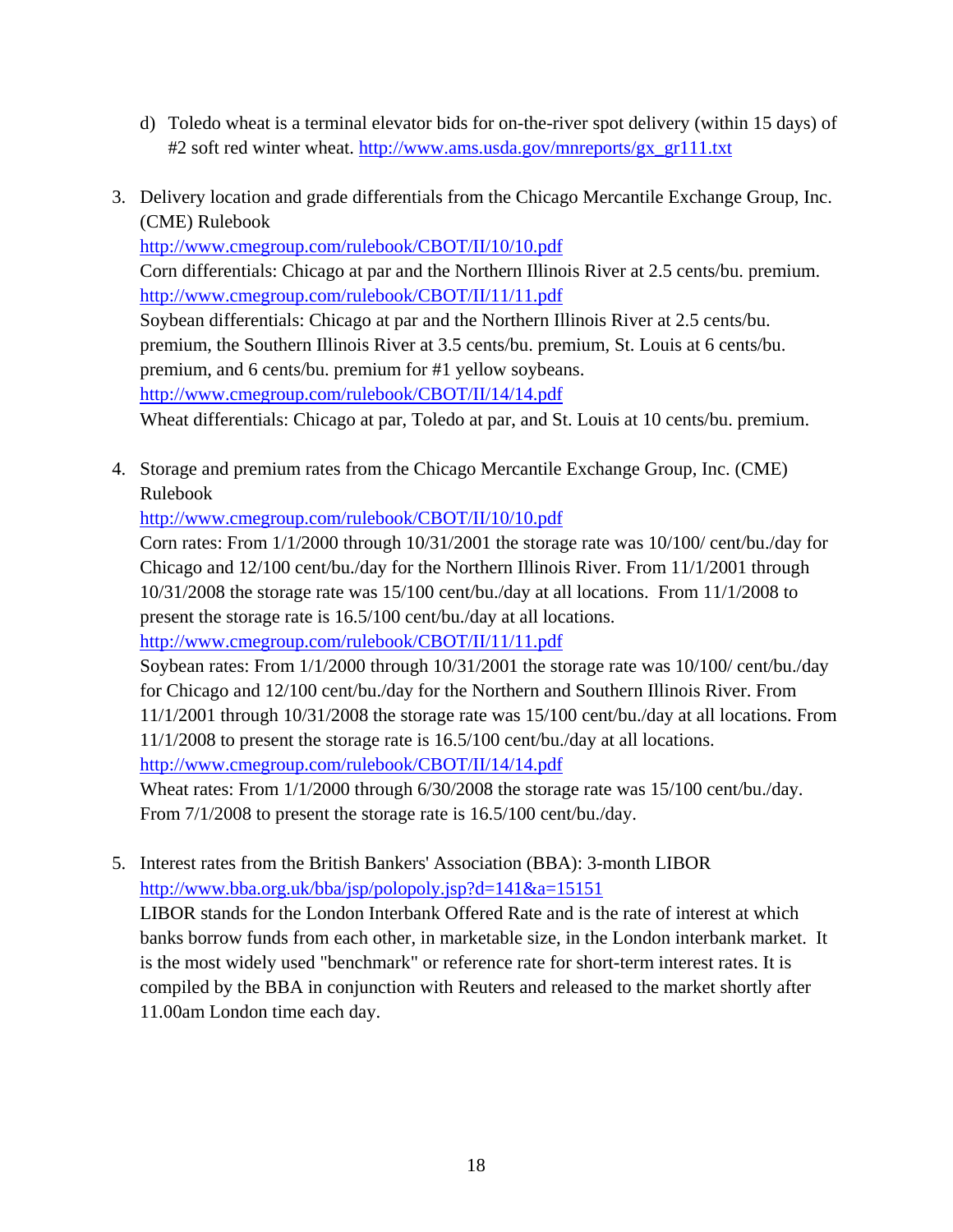- 6. Registrar Reports from the Chicago Mercantile Exchange Group, Inc. (CME) http://www.cmegroup.com/market-data/reports/registrar-reports.html
	- a) Deliverable Commodities Under Registration http://www.cmegroup.com/marketdata/reports/deliverable-commodities-under-registration.xls

The DCUR report is posted as of 4:00 p.m. to show the number of shipping certificates or warehouse receipts by delivery firm, location, and shipping station/warehouse that have been registered by regular firms and are outstanding, i.e., being held by another party. The holders of the delivery instrument are paying the issuers of the shipping certificate or warehouse receipt at the daily rate of storage. The holder of a delivery instrument may sell a futures contract and make a delivery of the certificate/receipt. The holder also has the right to sell the delivery instrument to another individual through and off-exchange, negotiated transaction, including the issuer. If the issuer receives its own certificate/receipt it is removed from the DCUR report. If the certificate/receipt is canceled by the holder for load-out it is removed from the DCUR report.

b) Daily Receipts and Shipment http://www.cmegroup.com/market-data/reports/dailyreceipts-and-shipments.xls

Report shows the daily bushels of grain received and shipped by delivery location at the close of business. Only regular facilities are required to report their receipts and shipments.

c) Stocks of Grain-Updated Tuesday http://www.cmegroup.com/market-data/reports/stocksof-grain-updated-tuesday.xls

The SOG report is posted on Tuesday (second business day of the week) by 1:00 p.m. of the Deliverable Grades, Non-Deliverable Grades/Ungraded, and CCC Stocks by delivery location for the close of business on the previous Friday. Deliverable Grades of grain meet the exchange quality requirements for futures delivery, excluding CCC-owned grain but including all non-CCC deliverable grades regardless of whether receipted and/or registered. Non-Deliverable Grades/Ungraded is graded grain not meeting exchange quality requirements for futures delivery and ungraded grain, excluding CCC-owned grain. CCC Stocks are owned by the CCC and not deliverable. Non-deliverable classes or subclasses of grain (e.g. white wheat or white corn) are not included in any of the figures. Some regular firms may have throughput agreements and therefore no storage capacity. The storage capacity of shipping stations may also be limited. The report also shows the total storage capacity at regular firms by delivery location.

# 7. Delivery Reports from CME

http://www.cmegroup.com/market-data/reports/cbot-delivery-reports.html

a) Delivery Detail Report for Grains identifies the date of delivery by facility: http://www.cmegroup.com/delivery\_reports/IssuesAndStopsLocationDetailReport.pd f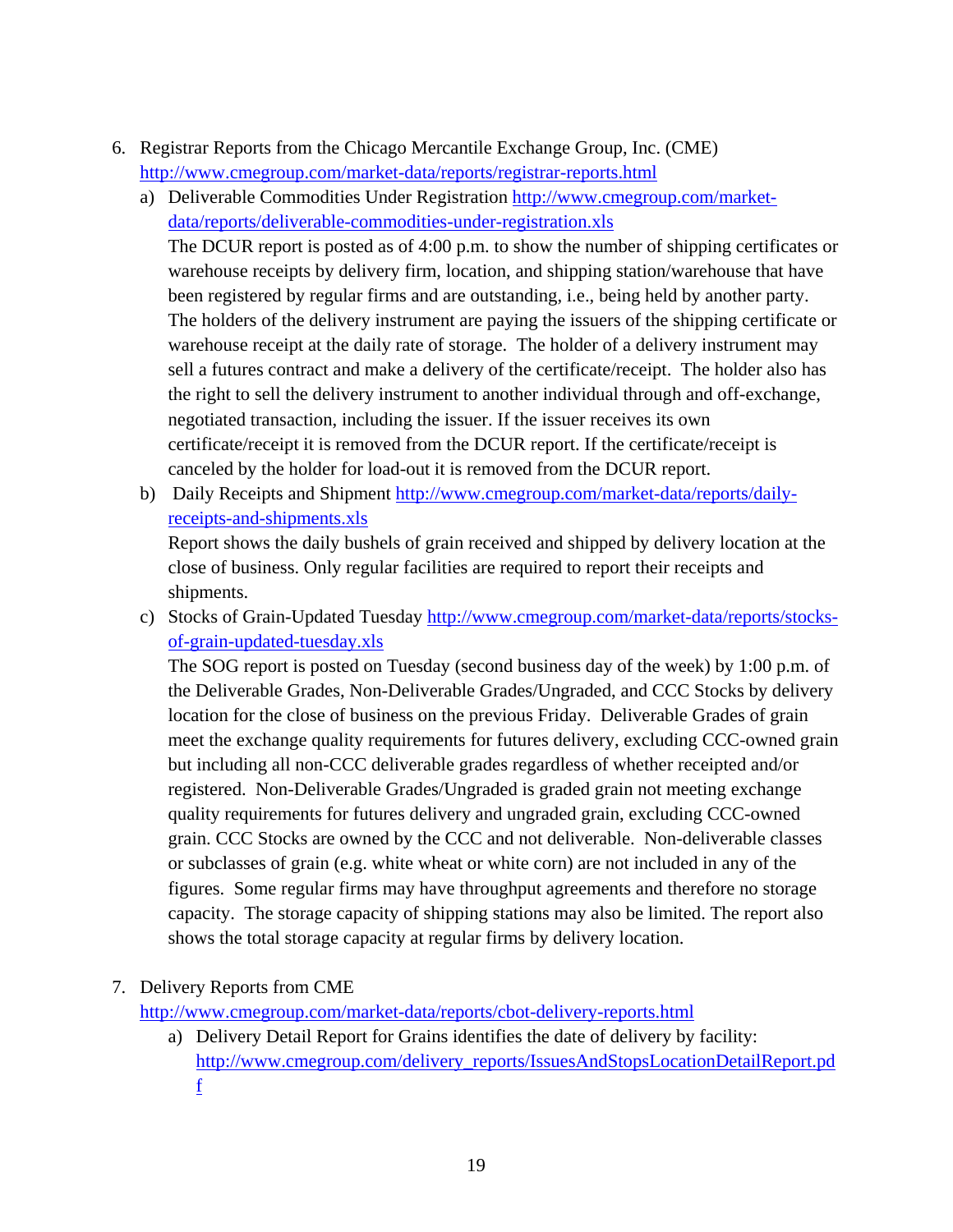Facility Report for Grains identifies the date of delivery by facility and grade: http://www.cmegroup.com/delivery\_reports/IssuesAndStopsFacilityDetailReport.pdf

- b) Month to Date Report for Grains and Financials provides the total daily deliveries and cumulative monthly deliveries: http://www.cmegroup.com/delivery\_reports/IssuesAndStopsMTDReport.pdf
- 8. Wheat Inspected and or Weighed for Export by Class, Region and Port Area http://www.ams.usda.gov/mnreports/wa\_gr156.txt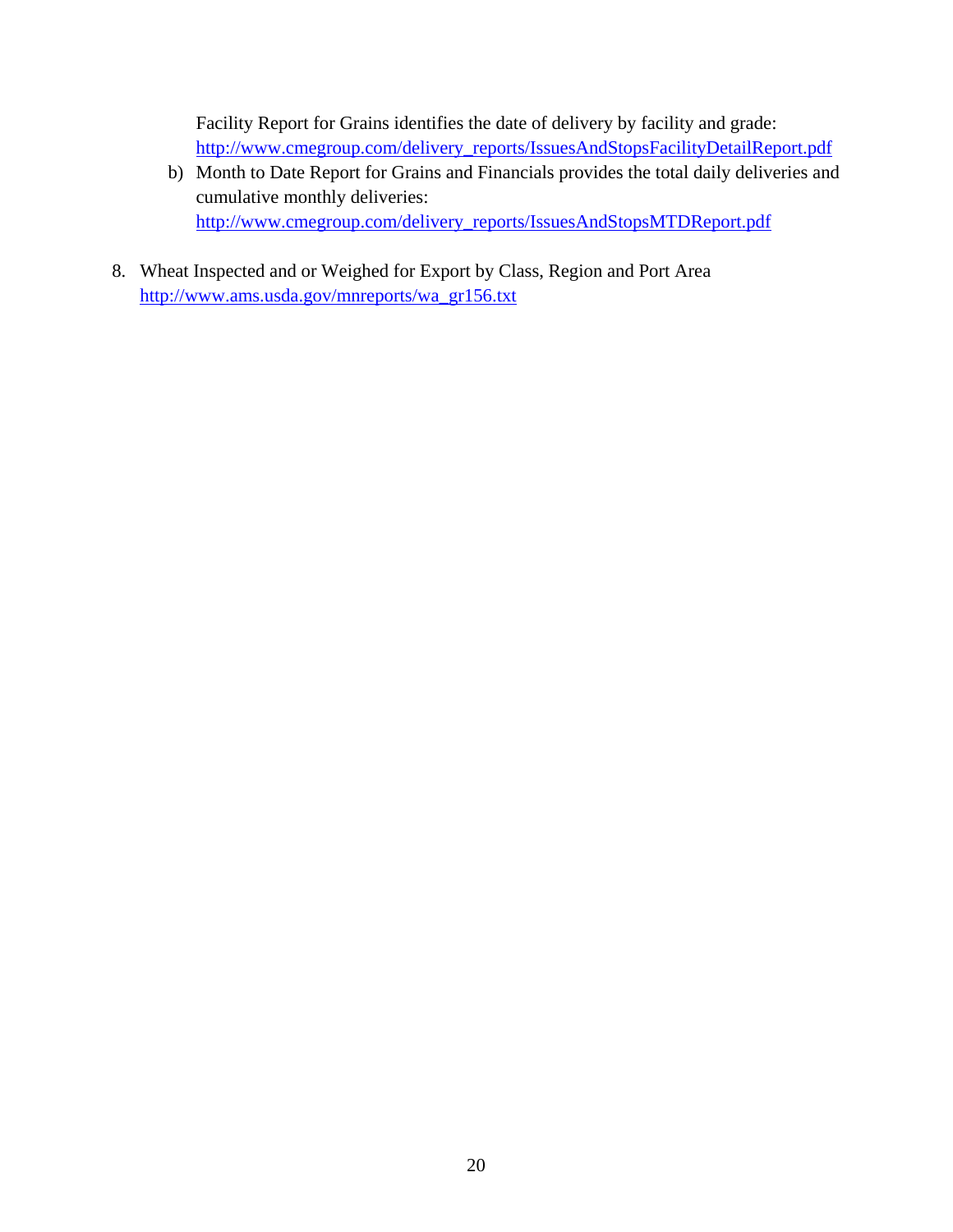|                                | <b>Average Delivery Location Basis</b> |                  |                    |  |
|--------------------------------|----------------------------------------|------------------|--------------------|--|
| Commodity/                     | <b>Below 80%</b>                       | Above 80%        | <b>Difference</b>  |  |
| <b>Delivery Location</b>       | of Full Carry                          | of Full Carry    |                    |  |
|                                |                                        | ---cents/bu .--- |                    |  |
| Corn                           |                                        |                  |                    |  |
| Chicago                        | $-1.2$                                 | $-14.3$          | $-13.1$<br>$-16.7$ |  |
| Illinois River North of Peoria | $-4.2$                                 | $-20.8$          |                    |  |
| Soybeans                       |                                        |                  |                    |  |
| Chicago                        | $-9.7$                                 | $-25.8$          | $-16.1$            |  |
| Illinois River North of Peoria | $-17.7$                                | $-35.9$          | $-18.2$            |  |
| Illinois River South of Peoria | $-18.9$                                | $-33.1$          | $-14.2$            |  |
| St. Louis                      | $-9.7$                                 | $-19.5$          | $-9.9$             |  |
| Wheat                          |                                        |                  |                    |  |
| Chicago                        | $-8.2$                                 | $-32.6$          | $-24.4$            |  |
| Toledo                         | $-4.3$                                 | $-41.8$          | $-37.6$            |  |
| St. Louis                      | $-22.2$                                | $-38.8$          | $-16.6$            |  |

**Table 1. Average Delivery Location Basis on the First Day of Delivery for CBOT Corn, Soybean, and Wheat Futures when Nearby Spreads are Below and Above 80% of Full Carry, January or March 2000 - March 2009 Contracts**

Notes: Cash prices for corn and soybeans are adjusted for location and grade differentials specified in contract rules. Settlement prices are used for futures. Basis is computed as cash price minus futures price.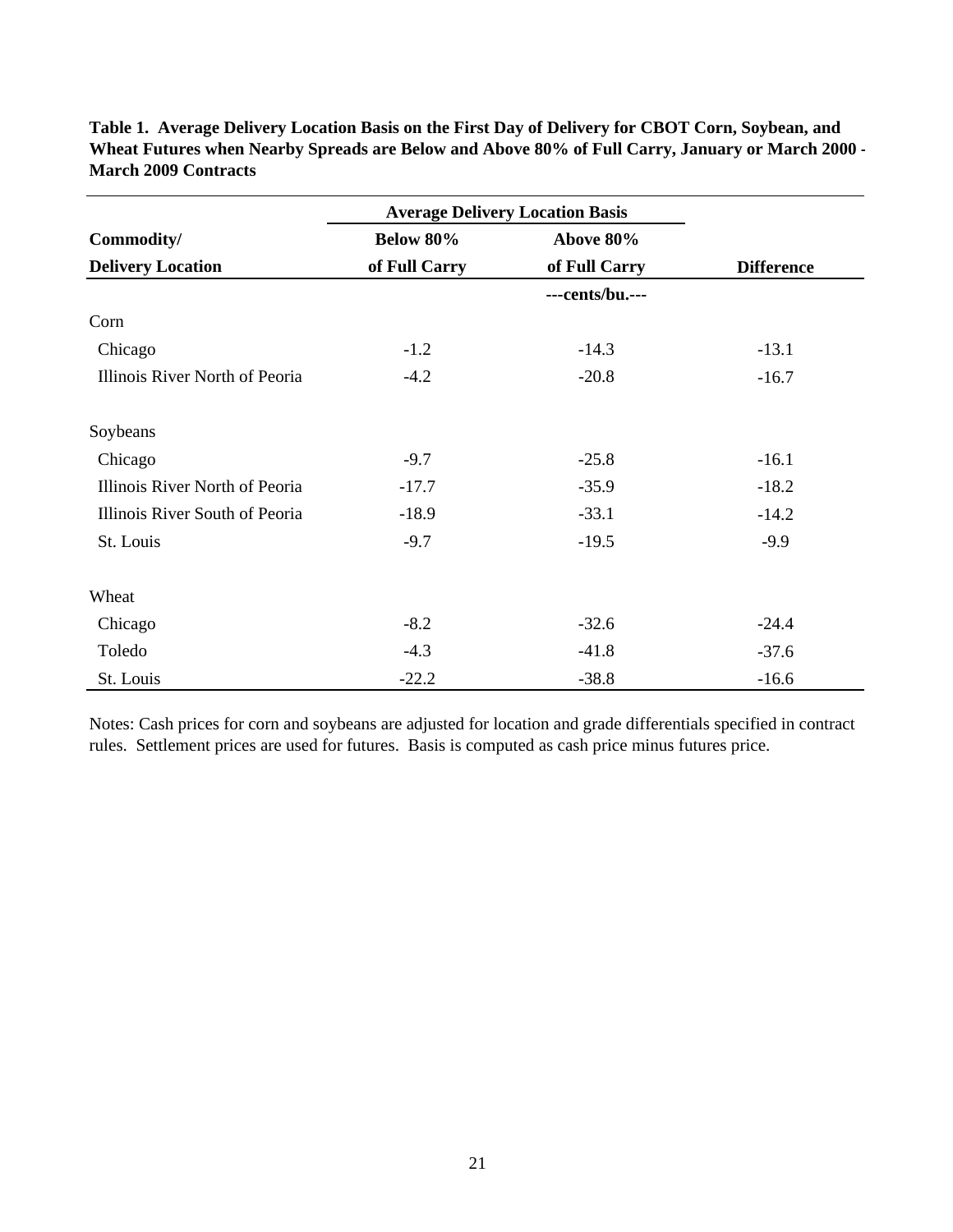|                              | <b>Average Nearby Spread during Roll Window</b> |                        |                   |  |
|------------------------------|-------------------------------------------------|------------------------|-------------------|--|
| <b>Commodity/Contracts</b>   | Days 1-4                                        | <b>Days 5-9</b>        | <b>Days 10-13</b> |  |
|                              |                                                 | $--%$ of full carry--- |                   |  |
| Corn                         |                                                 |                        |                   |  |
| March 1995 - December 2001   | 20.1                                            | 22.4                   | 18.0              |  |
| March 2002 - December 2003   | 37.4                                            | 41.9                   | 36.8              |  |
| March 2004 - December 2005   | 61.4                                            | 70.3                   | 67.9              |  |
| March 2006 - March 2009      | 90.4                                            | 92.8                   | 90.5              |  |
| Soybeans                     |                                                 |                        |                   |  |
| March 1995 - November 2001   | 21.1                                            | 21.3                   | 15.6              |  |
| January 2002 - November 2003 | $-33.5$                                         | $-26.1$                | $-32.3$           |  |
| January 2004 - November 2005 | 30.4                                            | 35.8                   | 28.0              |  |
| January 2006 - March 2009    | 85.4                                            | 86.8                   | 81.7              |  |
| Wheat                        |                                                 |                        |                   |  |
| March 1995 - December 2001   | 40.1                                            | 51.0                   | 48.1              |  |
| March 2002 - December 2003   | 43.2                                            | 54.8                   | 46.4              |  |
| March 2004 - December 2005   | 78.7                                            | 83.7                   | 77.9              |  |
| March 2006 - March 2009      | 104.5                                           | 106.4                  | 100.0             |  |

**Table 2. Average Nearby Spreads for CBOT Corn, Soybean, and Wheat Futures during the Roll Window of Long-Only Index Funds, March 1995 - March 2009 Contracts**

Notes: The event window for each contract is the first 13 business days of the calendar month prior to contract expiration. The time window is centered on days 5-9, the time period of the so-called "Goldman roll" where index funds tend to roll their positions from the nearby to the next deferred contract.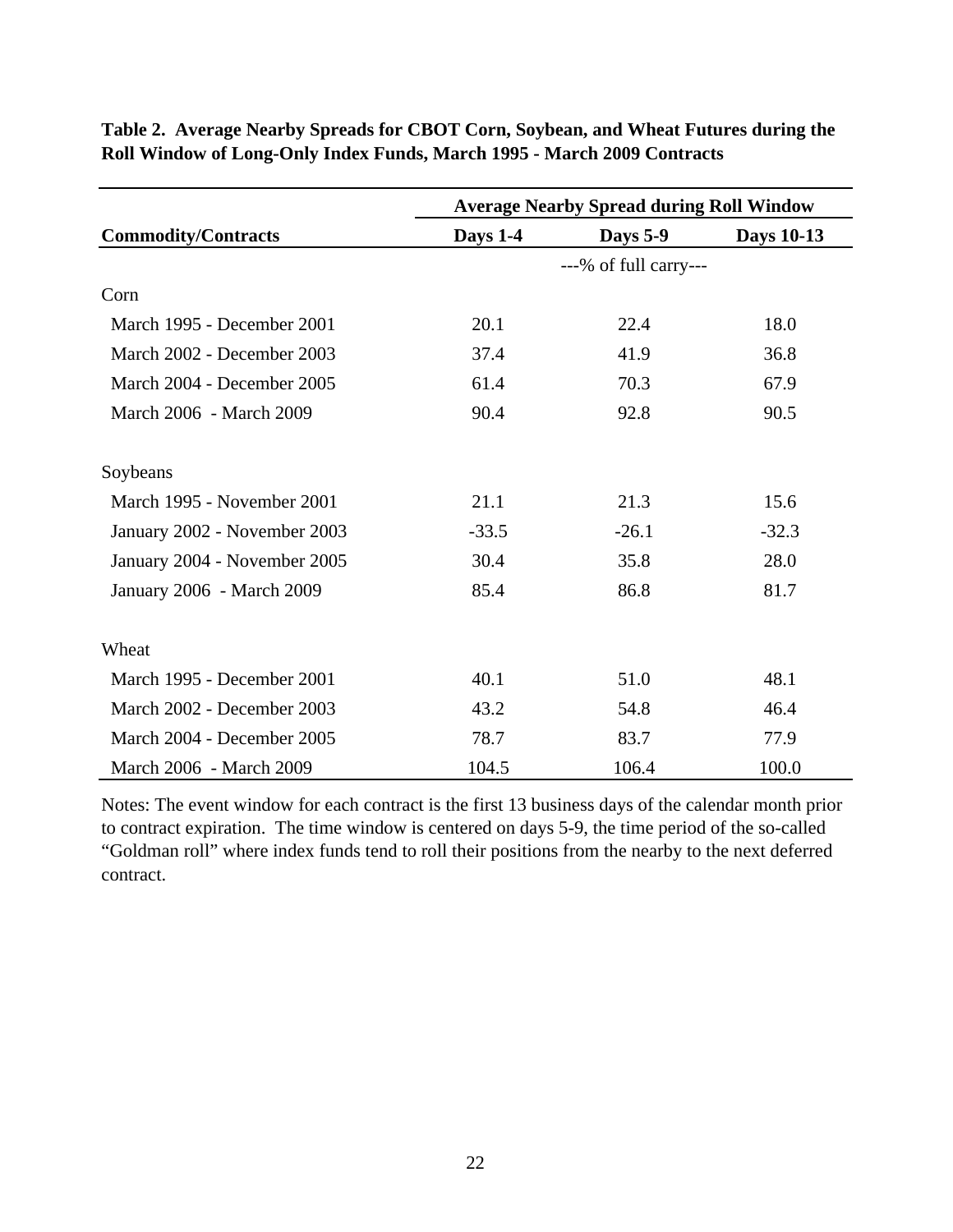|                                                      | Hard          | Soft       | Hard          | <b>Hard</b> and |              |              |
|------------------------------------------------------|---------------|------------|---------------|-----------------|--------------|--------------|
| <b>Marketing</b>                                     | <b>Red</b>    | <b>Red</b> | <b>Red</b>    | Soft            |              |              |
| Year                                                 | <b>Winter</b> | Winter     | <b>Spring</b> | White           | <b>Durum</b> | <b>Total</b> |
| Panel A. Gulf-Mississippi River Shipments (mil. bu.) |               |            |               |                 |              |              |
| 2003/04                                              | 58.5          | 114.1      | 73.7          | 0.8             | 9.9          | 256.9        |
| 2004/05                                              | 65.0          | 105.8      | 60.0          | 0.9             | 8.3          | 240.0        |
| 2005/06                                              | 54.8          | 52.5       | 36.9          | 0.0             | 6.0          | 150.1        |
| 2006/07                                              | 46.4          | 90.7       | 27.1          | 0.0             | 3.7          | 167.8        |
| 2007/08                                              | 46.7          | 130.1      | 35.0          | 0.0             | 5.5          | 217.4        |
| Average                                              | 54.3          | 98.6       | 46.5          | 0.3             | 6.7          | 206.4        |
| Panel B. U.S. Exports (mil. bu.)                     |               |            |               |                 |              |              |
| 2003/04                                              | 510           | 138        | 272           | 192             | 46           | 1,158        |
| 2004/05                                              | 389           | 122        | 315           | 208             | 31           | 1,065        |
| 2005/06                                              | 428           | 76         | 280           | 174             | 45           | 1,003        |
| 2006/07                                              | 280           | 145        | 248           | 196             | 40           | 909          |
| 2007/08                                              | 538           | 209        | 305           | 170             | 42           | 1,264        |
| Average                                              | 429.0         | 138.0      | 284.0         | 188.0           | 40.8         | 1,080        |
| Panel C. Shipments/Exports (%)                       |               |            |               |                 |              |              |
| 2003/04                                              | 11.5          | 82.7       | 27.1          | 0.4             | 21.5         | 22.2         |
| 2004/05                                              | 16.7          | 86.7       | 19.0          | 0.4             | 26.8         | 22.5         |
| 2005/06                                              | 12.8          | 69.0       | 13.2          | 0.0             | 13.3         | 15.0         |
| 2006/07                                              | 16.6          | 62.5       | 10.9          | 0.0             | 9.2          | 18.5         |
| 2007/08                                              | 8.7           | 62.3       | 11.5          | 0.0             | 13.2         | 17.2         |
| Average                                              | 13.2          | 72.7       | 16.3          | 0.2             | 16.8         | 19.1         |

**Table 3. Shipments of Wheat Through the Mississippi Gulf and U.S. Exports of Wheat, 2003/04 - 2007/08 Marketing Years**

Notes: The source for the Gulf-Mississippi River shipments data is the Agricultural Marketing Service of the U.S. Department of Agriculture (monthly report WA\_GR106). The source for the U.S. exports data is the Economic Research Service of the U.S. Department of Agriculture (annual report Wheat Year in Review (Domestic)/WHS-2008).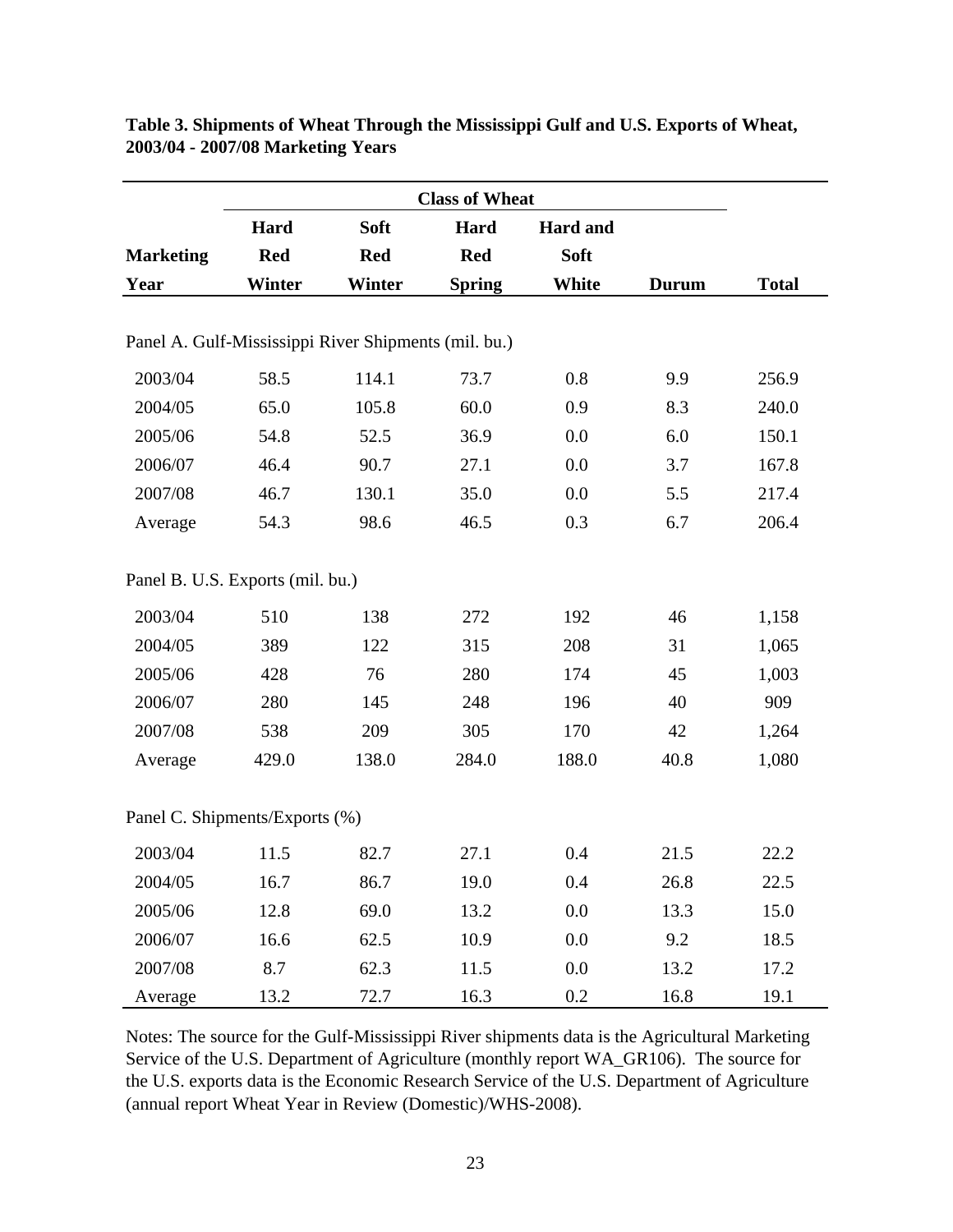**Panel A. Corn, Illinois River North of Peoria**



**Panel B. Soybeans, Illinois River North of Peoria**



**Panel C. Wheat, Toledo**



**Figure 1. Basis (futures minus cash) on the First Day of Delivery at Selected Delivery Locations for CBOT Corn, Soybean, and Wheat Futures, January or March 2000 - March 2009 Contracts**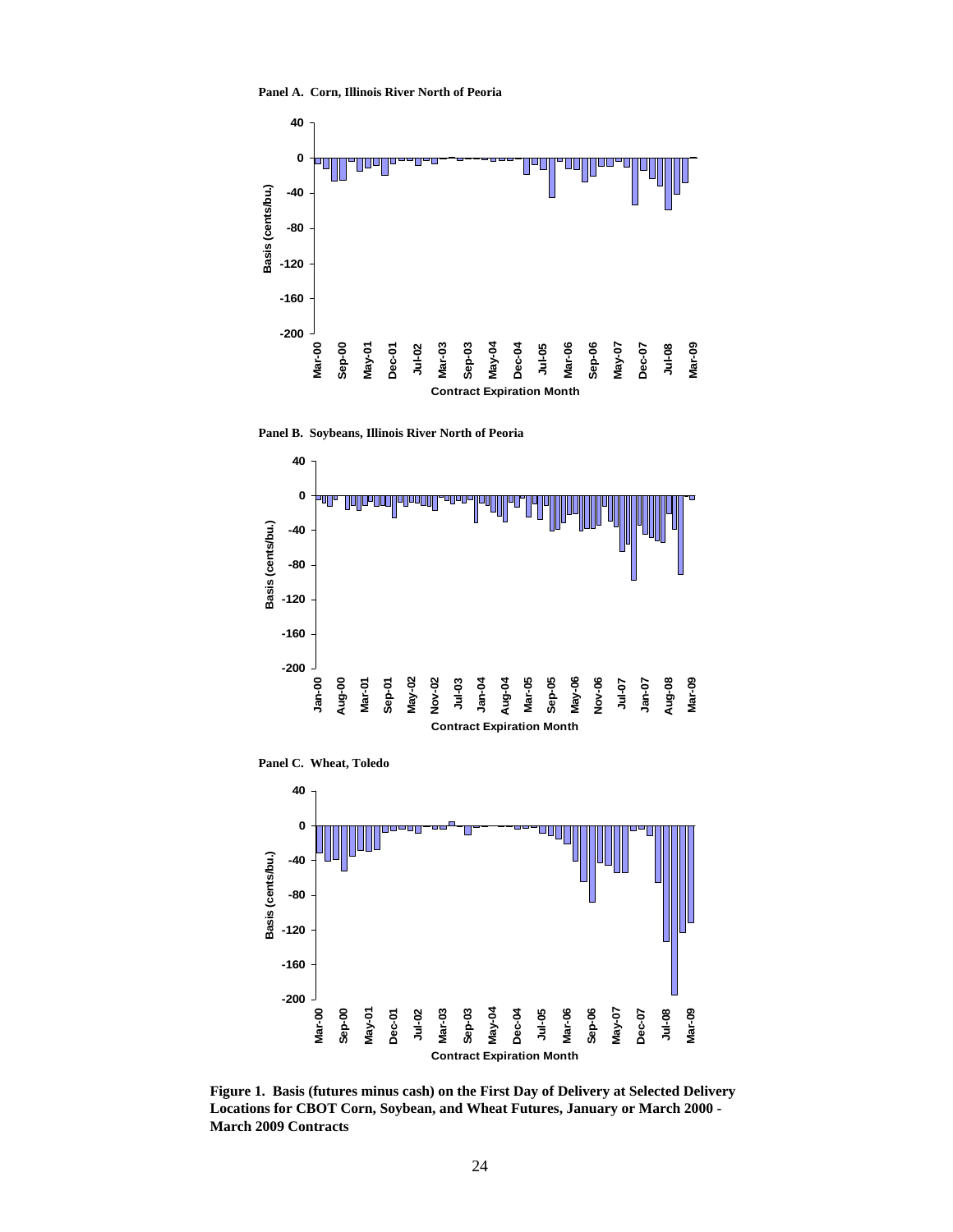

**Panel B. Soybeans**







**Figure 2. Spread (percent of full carry) on the First Day of Delivery between Prices of the Expiring and Next-to-Expire Contracts for CBOT Corn, Soybean, and Wheat Futures, January or March 2000 - March 2009 Contracts**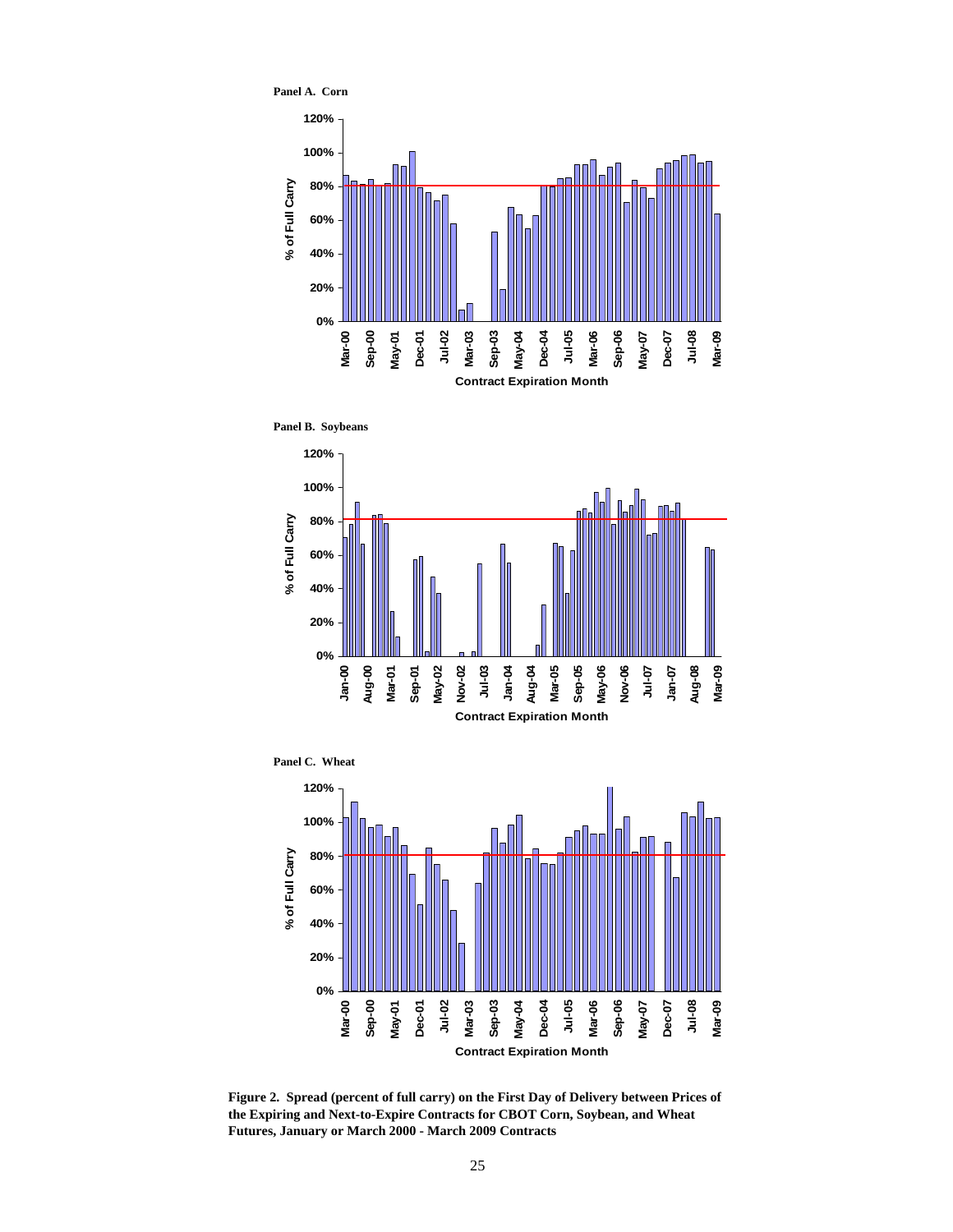**Panel A. Corn**



**Panel B. Soybeans**



**Panel C. Wheat**



**Figure 3. Total Deliveries for CBOT Corn, Soybean, and Wheat Futures, January or March 2000 - March 2009 Contracts**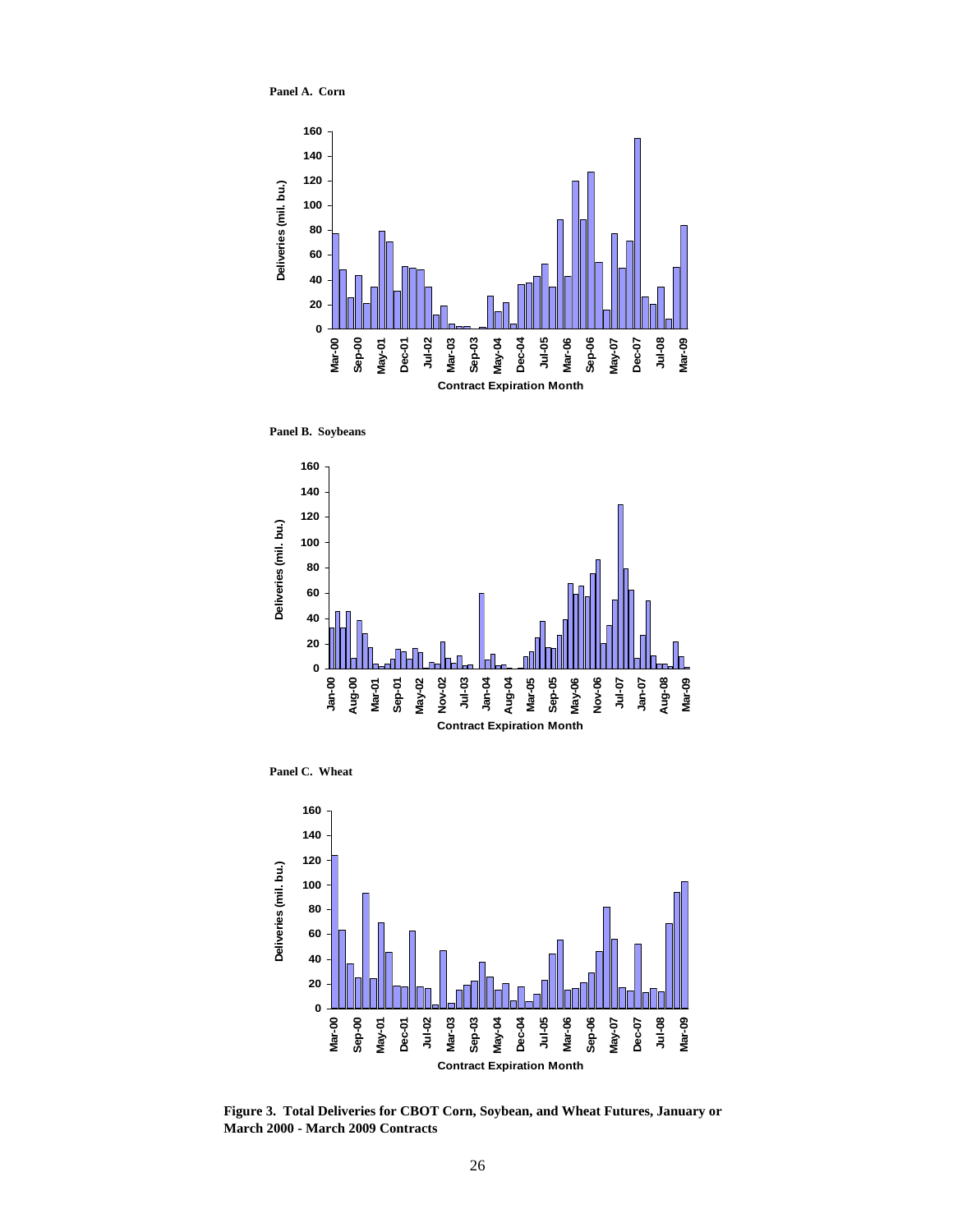**Panel A. Corn**



**Panel B. Soybeans**



**Panel C. Wheat**



**Figure 4. Daily Total of Registered Shipping Certificates or Warehouse Receipts for CBOT Corn, Soybean, and Wheat Futures, July 1, 2003 - March 16, 2009**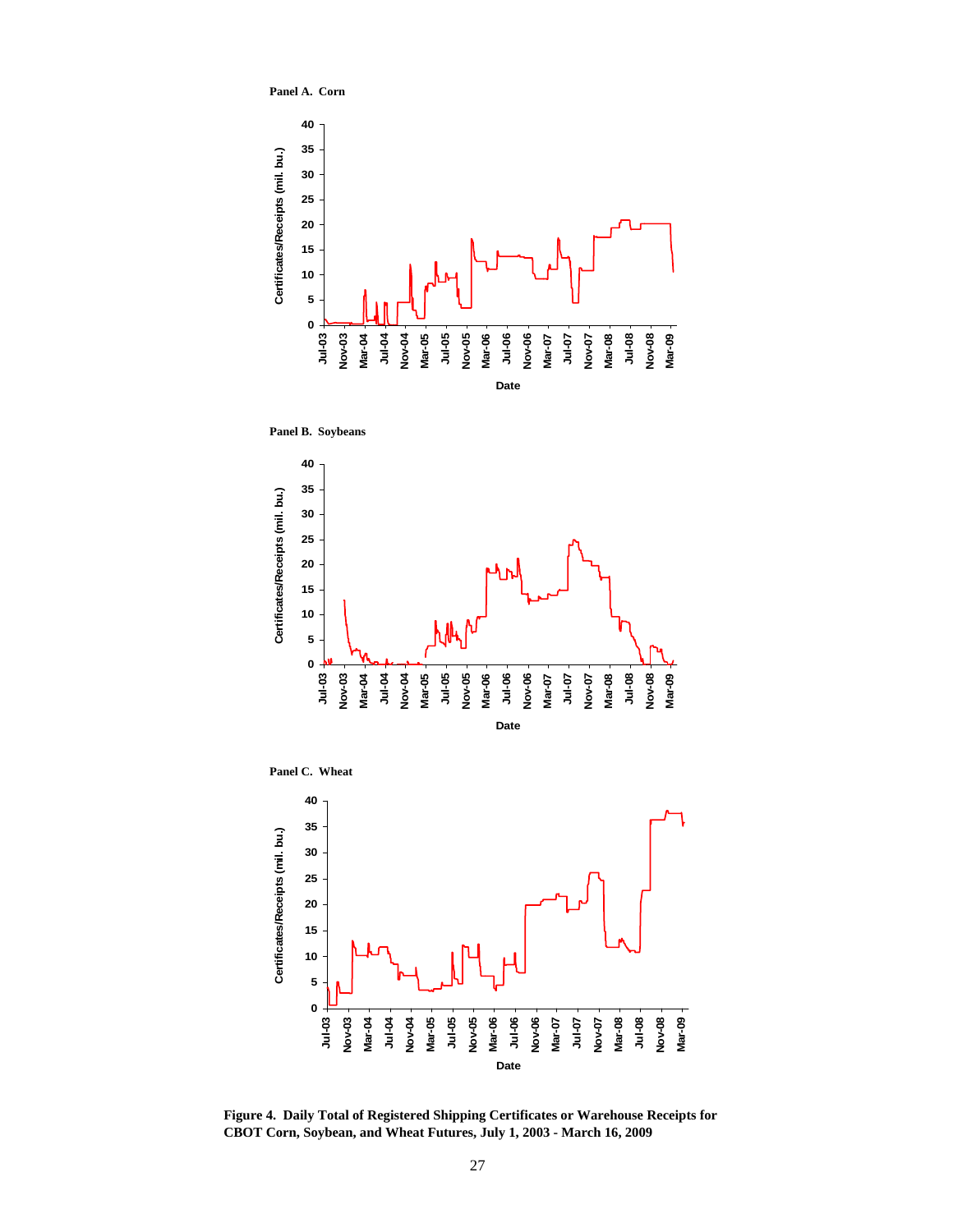**Panel A. Corn, Illinois River North of Peoria**



**Panel B. Soybeans, Illinois River North of Peoria**



**Panel C. Wheat, Toledo**



**Figure 5. Basis and Percent of Full Carry on the First Day of Delivery at Selected Delivery Locations for CBOT Corn, Soybean, and Wheat Futures, January or March 2000 - March 2009 Contracts**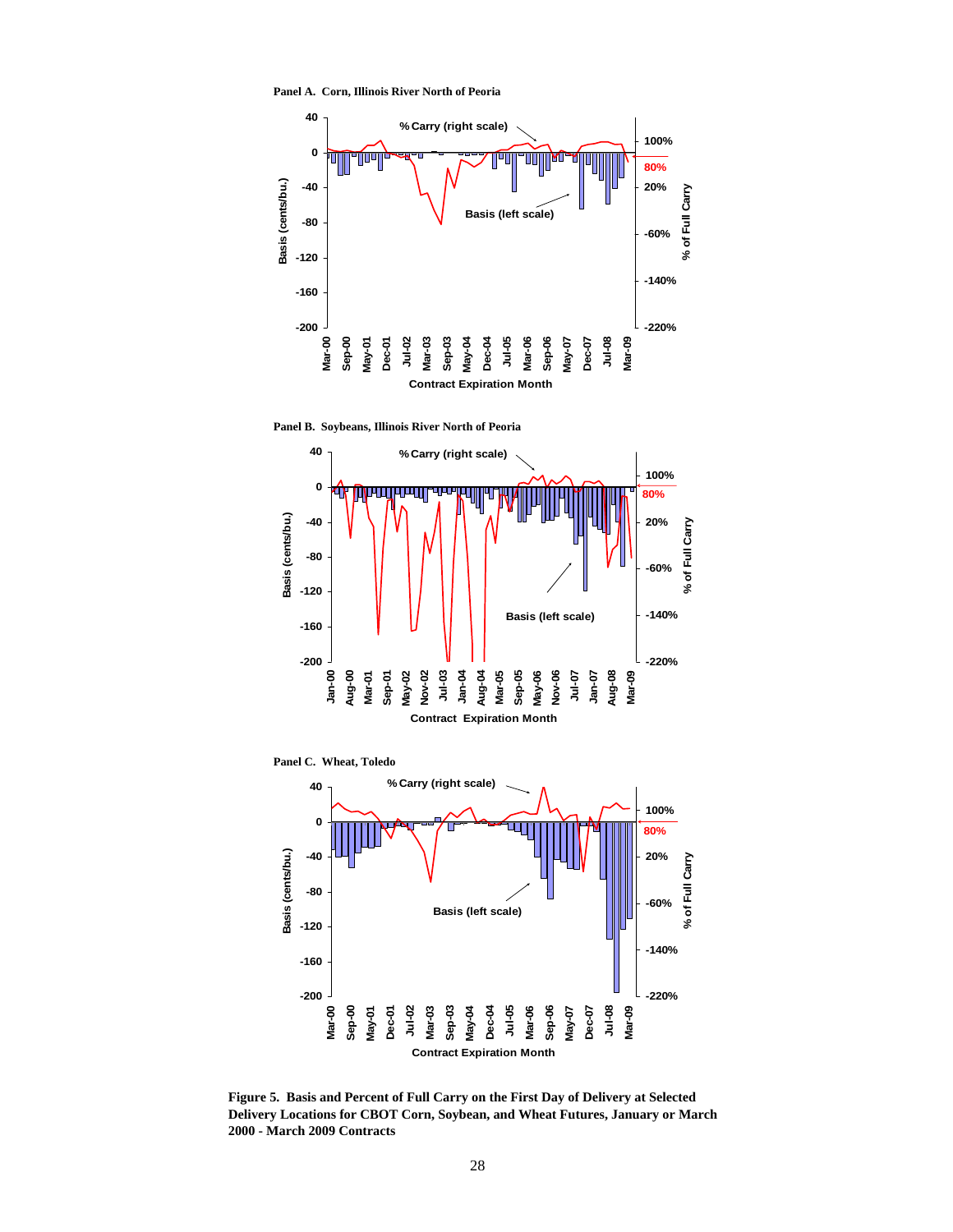**Panel A. Corn, Illinois River North of Peoria**



**Panel B. Soybeans, Illinois River North of Peoria**



**Panel C. Wheat, Toledo**



**Figure 6. Basis versus Percent of Full Carry on the First Day of Delivery at Selected Delivery Locations for CBOT Corn, Soybean, and Wheat Futures, January or March 2000 - March 2009 Contracts**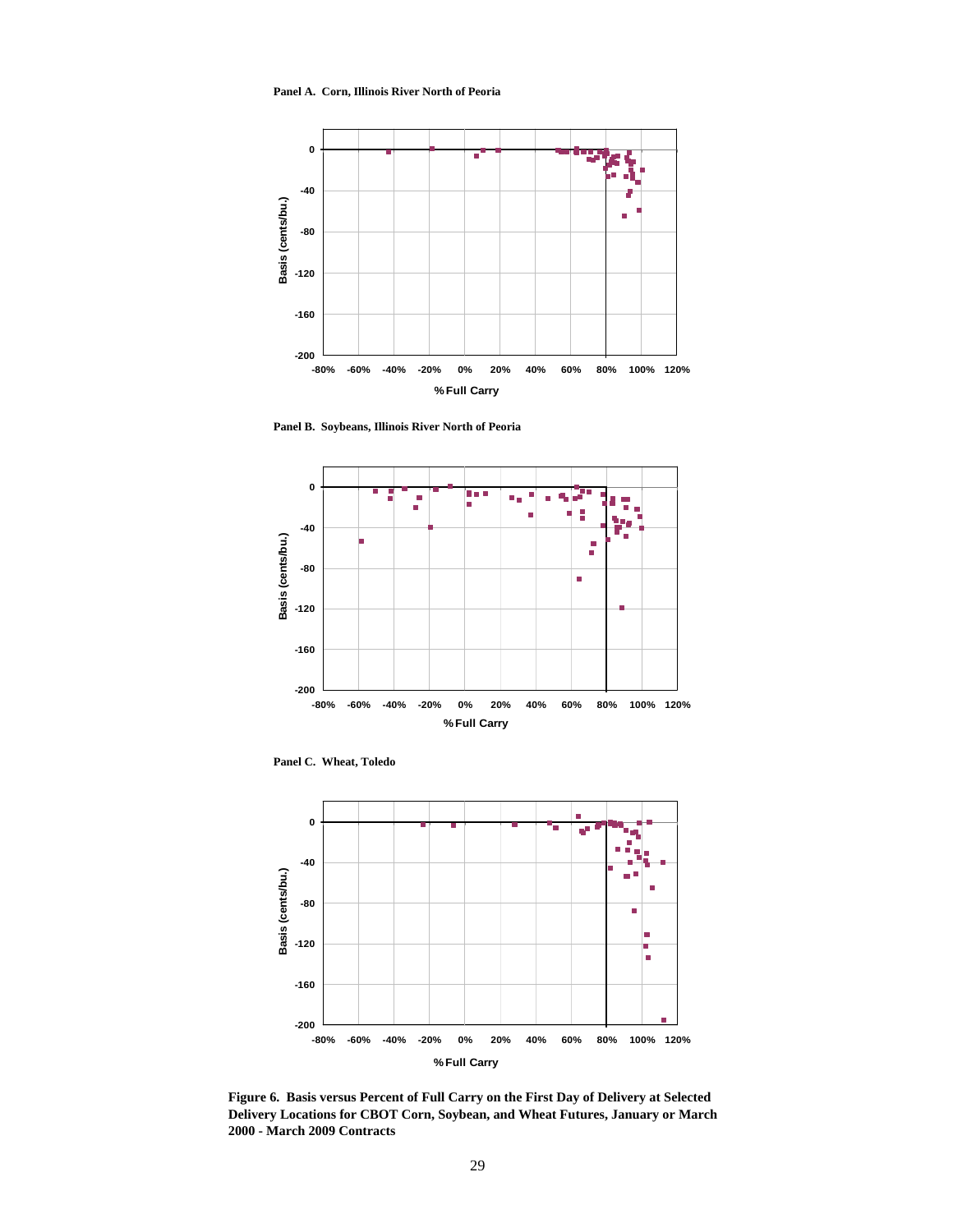

**Figure 7. Hypothetical Example of Perfect Predictability of Delivery Location Basis**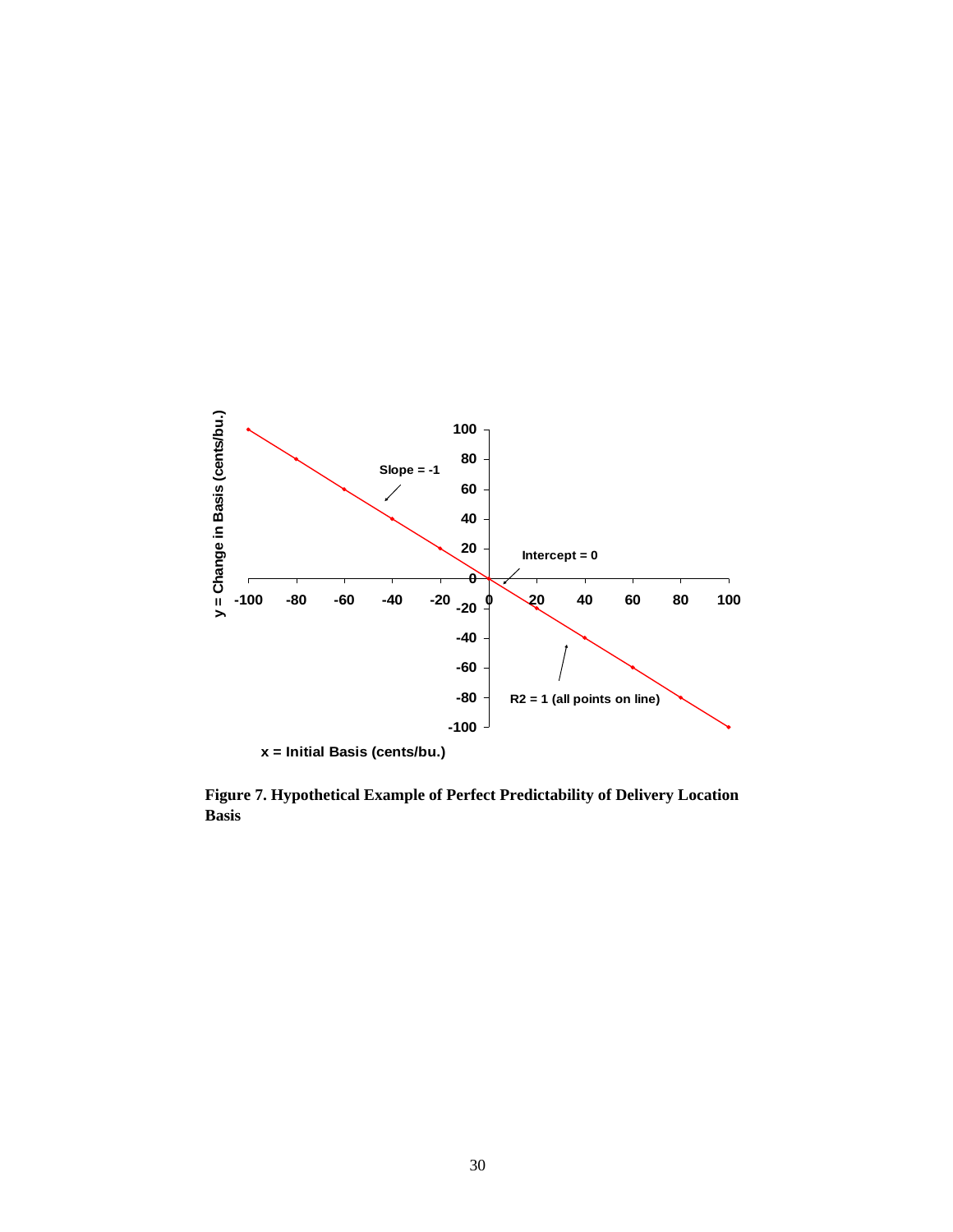

**Figure 8. Predictability of Basis Change to First Day of Delivery (all delivery locations pooled except St. Louis for soybeans) for CBOT Corn, Soybean, and Wheat Futures, January or March 2000 - March 2009 Contracts**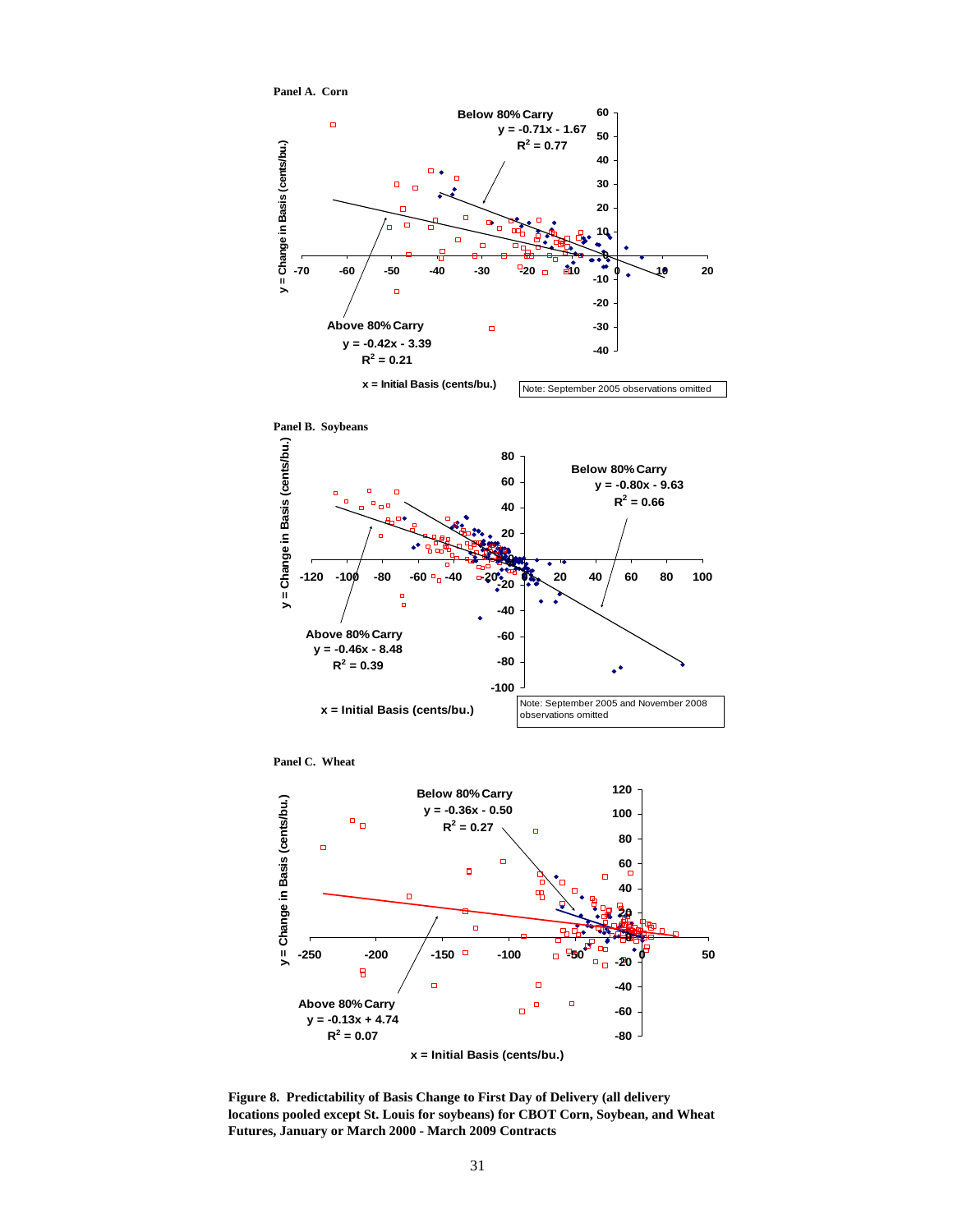**Panel A. Corn**



**Panel B. Soybeans**



**Panel C. Wheat**



**Figure 9. Monthly Shipments of Corn, Soybeans, and Wheat from Facilities Regular for CBOT Delivery, January 2000 - February 2009**